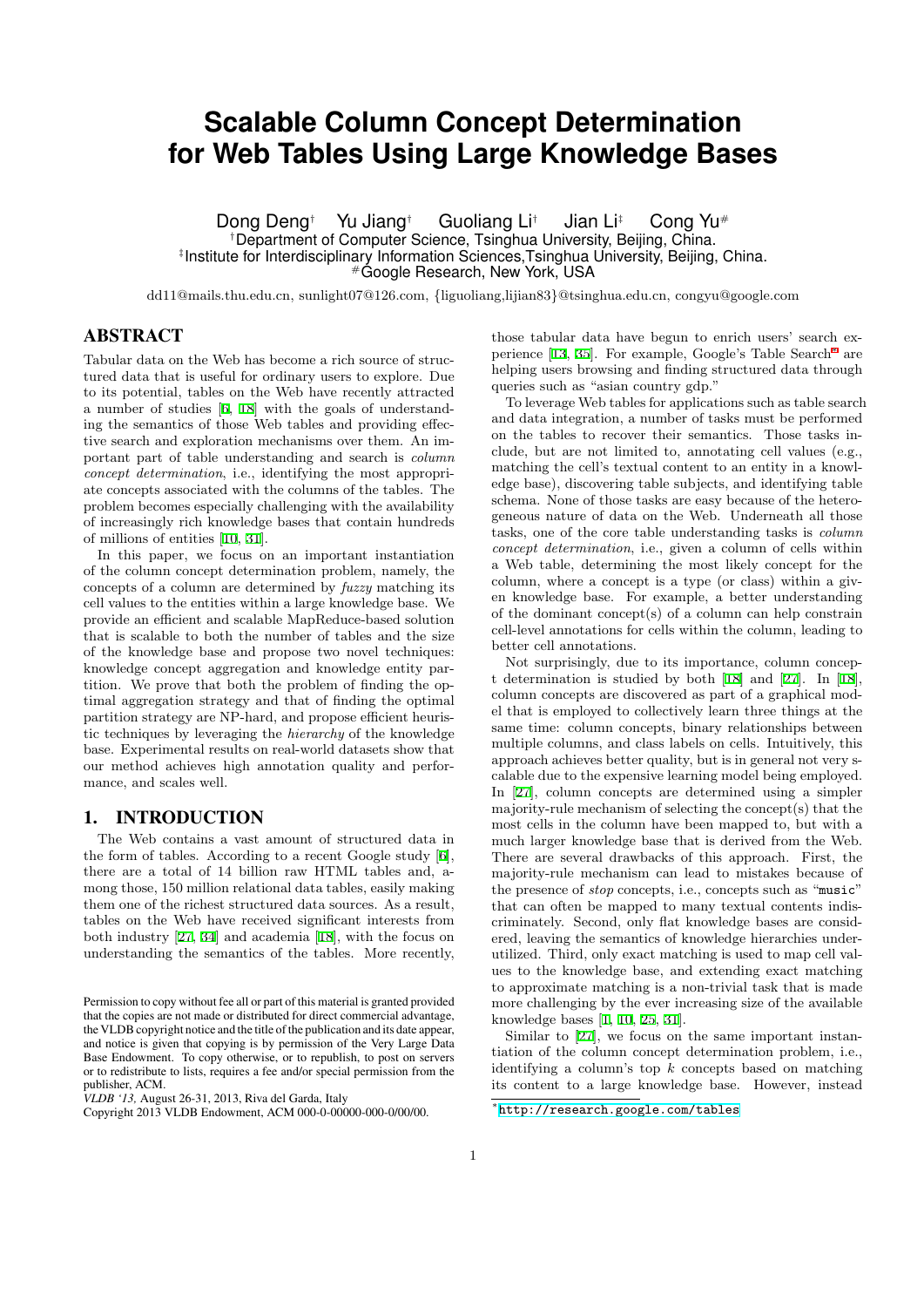of restricting the matching to be exact and the ranking of the concept to be majority-rule (which are what made the previous approach scalable), we aim to provide a solution that allows both *fuzzy matching* and ranking of the concepts based on *more general similarity functions*, without sacrificing scalability. This solution enables us to produce column concepts that are as good as those produced by [18], but in a much more scalable fashion.

More specifically, we identify top *k* similar concepts from the knowledge base, where the similarity between a concept and a column is quantified based on the matching between the entities in the concept and the cell values of the col[um](#page-11-1)n. Fuzzy matching is enabled between the cell values and knowledge entities, such that "George Bush" and "George W. Bush" can be matched. A more general set of similarity functions can be adopted to allow more flexible ranking of the candidate concepts than simple majority-rule. Both features are accomplished without compromising the scalability of the whole process.

**Contributions:** (1) We extend MapReduce-based similarityjoins to support scalable column concept determination. (2) We propose a knowledge concept aggregation based method which aggregates knowledge concepts into groups. Computations can then be shared for concepts in the same group. (3) We devise a knowledge entity partition based method which partitions entities into different partitions. For each column, only the necessary partitions are used to annotate the column while large numbers of unnecessary partitions are pruned. (4) We prove that both the problem of finding the optimal aggregation strategy and that of finding the optimal partition strategy are NP-hard. We utilize the knowledge hierarchy to heuristically generate high-quality groups and partitions. (5) Experimental results on realworld datasets show that our method achieves high annotation quantity and performance, and scales well.

**Paper Structure:** We formalize the problem in Section 2 and review related works in Section 3. A similarity-join based framework is discussed in Section 4. We propose an aggregation based method in Section 5 and a partition based method in Section 6. Experimental results are reported i[n](#page-1-0) Section 7. We conclude the paper in Section 8.

## 2. PRELIMINARIES

## 2.1 [Pr](#page-9-0)oblem [St](#page-7-0)atement

<span id="page-1-0"></span>**Data Model:** A knowledge base consists of many types (or concepts). In the paper we use the terms "concepts" and "types" interchangeably. Each type has a set of large numbers of entities (or instances). The knowledge base has a hierarchy and can be modelled as a Directed Acyclic Graph. Each node in the graph is a type or an entity. Each edge between two type nodes indicates the subtype relationship of the two types. Each edge between a type node and an entity node denotes the entity belongs to the type. For example, Figure 1 shows a partial knowledge base, where the leaf-level nodes are entities, e.g., "Forrest Gump", and intermediatelevel nodes are types, e.g., "/film" and "/film/drama". Type "/film/drama" is a subtype of "/film". "Forrest Gump" and "Catch Me If You Can" are entities of type "/film/drama".

We c[on](#page-2-0)sider a table as consisting of a sequence of columns, each of which has a set of cell values. For example, Table 1 illustrates a Web table with 4 columns.

**Problem Formulation:** Given a large set (tens or hundreds of millions) of tables from the Web, and a comprehensive knowledge base (with tens or hundreds of millions of entities), for each column of all the tables, efficiently identify top-*k* types from the knowledge base that can be used to describe the column based on a user provided similarity function. More specifically, a column C can be described by a type T if T shares *significant similarity* with C. Our goal is to identify top-*k* types with the highest similarities to label all the columns, with an emphasis on efficiency and scalability. In the paper we focus on using the cell content and extracting concepts from the content of the cells. For example, the second column of the table in Table 1 should be annotated with "/film", while the third column should be annotated with "/people/director".

To better describe a column, the identified types and the column should have large similarity. Based on this observation, we utilize similarity functions to quantify the s[im](#page-2-1)ilarity between a type and a column.

### 2.2 Similarity Functions

Given a column C and a type T, we define their similarity as the set similarity of  $\mathbb{C}$ 's cell-value set, denoted by  $V_c$ , and T's entity set, denoted by  $E_T$ . Existing set similarity can be broadly classified into two categories: exact matching similarity and fuzzy matching similarity.

**Exact-matching Similarity Functions:** They define the similarity based on the overlap of the two sets. We take the following well-known set similarity functions as examples.

Overlap Similarity:  $\text{Sim}(C, T) = |V_C \cap E_T|$ .  $\textsf{Jaccard}\;$  Similarity:  $\text{Sim}(C, T) = \frac{|v_C \cap E_T|}{|v_C| + |E_T| - |v_C \cap E_T|}.$  $\text{Cosine Similarity: }\text{Sim}(C, T) = \frac{|V_C \cap E_T|}{\sqrt{|V_C \cap E_T|}}$ *|*VC*||*ET*|* . Dice Similarity:  $\text{Sim}(C, T) = \frac{2|V_C \cap E_T|}{|V_C| + |E_T|}$ .

 $\text{Weighted Jaccard Similarity: } \text{SIM}(C, \texttt{T}) = \frac{\sum_{t \in \texttt{V}_C \cap \texttt{E}_\texttt{T}} w_t}{\sum_{t \in \texttt{V}_C \cup \texttt{E}_\texttt{T}} w_t},$ where  $w_t$  is the weight of a cell value or an entity.

**Fuzzy-matching Similarity Functions:** Exact matching similarity functions can be restricted as they cannot capture fuzzy matching between cell values and entities. However in many real-world applications, we need to accommodate fuzzy matching [7]. For example, many Web tables contain typing errors and an entity has different representations. Furthermore, some columns may match multiple types, e.g., movie and director. Thus we need to enable fuzzy matching between an entity and a cell value.

Before we intr[od](#page-11-8)uce fuzzy-matching similarity functions, we first define some notations. Let  $ESIM(v, e)$  denote the similarity between a cell value *v* and an entity *e*. We can use existing similarity functions to quantify their similarity, e.g., Jaccard, Cosine, and Edit Distance*†* . Given a type T and a column C, a set of *⟨*cell value, entity*⟩* pairs, denoted by  $\mathcal{M} = \{(v_i, e_j) | v_i \in V_c, e_j \in E_T\}$ , is a matching if each  $v_i$  and  $e_j$  appears at most once in  $M$ . The maximum  $\sum_{(v_i, e_j) \in \mathcal{M}_{max}}$  ESIM $(v_i, e_j)$ . We can use exi[st](#page-1-1)ing algorithmmatching  $M_{max}$  is the matching with the maximum value s [29] to compute the maximum matching. We use  $V_c$ ∩E<sub>T</sub>

<span id="page-1-1"></span> $^\dagger\text{The edit distance between two elements is the minimum number of$ edit operations (insertion, deletion, substitution) needed to transform one element to another.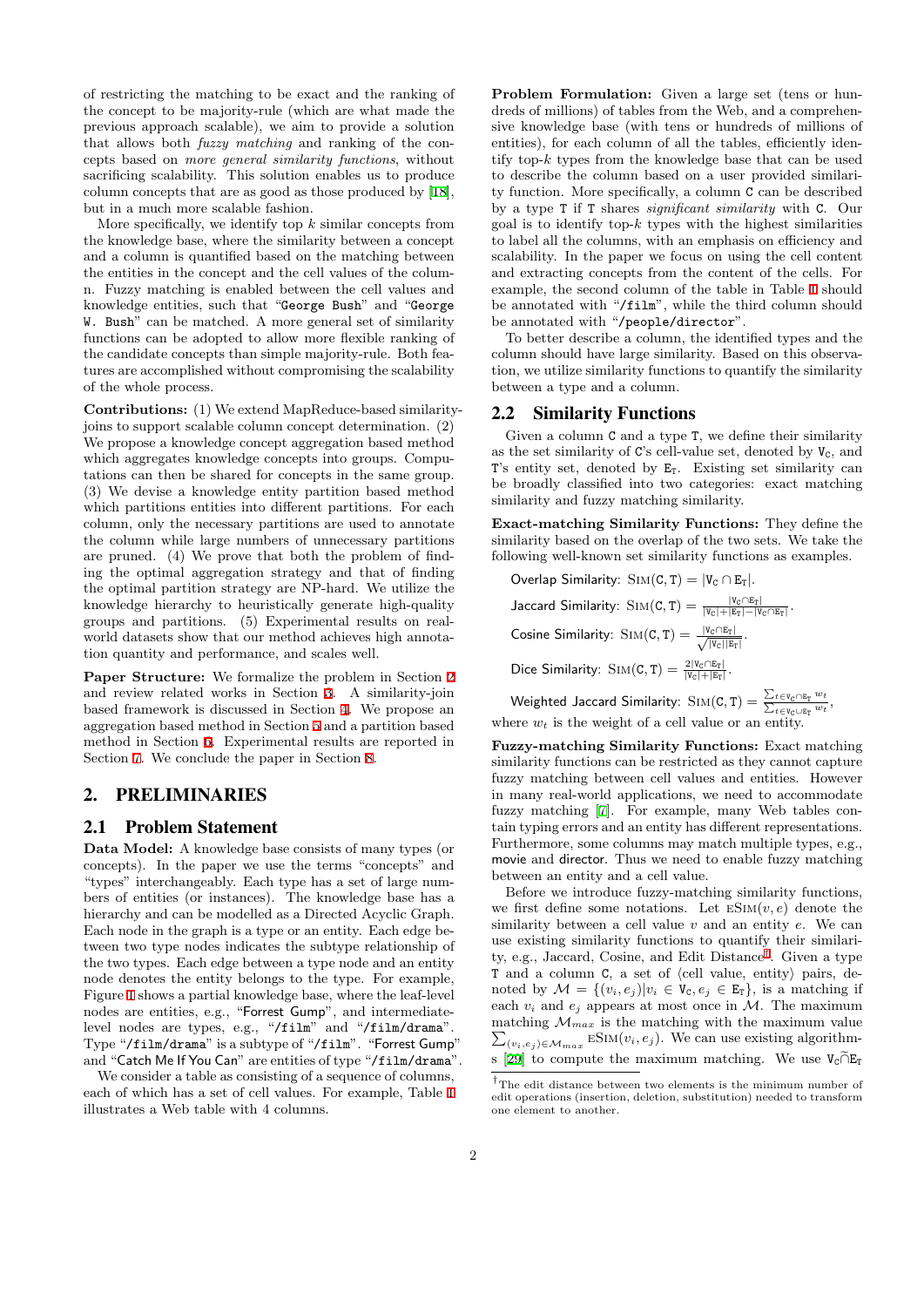**Table 1: Example table from the Web (http://celebrity.psyphil.com/actor/Tom-Hanks/filmography).**

<span id="page-2-1"></span>

| able 1; Example table from the web (http://celebrity.psyphil.com/actor/Tom-Haliks/Illinography. |                     |                                                        |                                                   |  |  |  |  |
|-------------------------------------------------------------------------------------------------|---------------------|--------------------------------------------------------|---------------------------------------------------|--|--|--|--|
| 1994                                                                                            | Forrest Gump        | Robert Zemeckis                                        | Tom Hanks, Robin Wright, Sally Field,             |  |  |  |  |
| 1998                                                                                            | Saving Private Ryan | Steven Spielberg                                       | Tom Hanks, Tom Sizemore, Matt Damon,              |  |  |  |  |
| 1999                                                                                            | The Green Mile      | Frank Darabont<br>Tom Hanks, David Morse, Bonnie Hunt, |                                                   |  |  |  |  |
| 1995                                                                                            | Toy Story           | John Lasseter                                          | Tom Hanks, Tim Allen, Wallace Shawn,              |  |  |  |  |
| 2002                                                                                            | Catch Me If You Can | Steven Spielberg                                       | Tom Hanks, Christopher Walken, Leonardo DiCaprio, |  |  |  |  |
| 2006                                                                                            | The Da Vinci Code   | Ron Howard                                             | Tom Hanks, Ian McKellen, Jean Reno,               |  |  |  |  |
|                                                                                                 |                     |                                                        |                                                   |  |  |  |  |



<span id="page-2-0"></span>**Figure 1: Example knowledge base based on Wikipedia.**

to denote the maximum matching, called fuzzy overlap of T and **C**, and  $|V_C \cap E_T|$  to denote its value.

We can extend exact-matching functions by replacing  $V_c ∩ E_T$ with V<sub>c</sub>∩E<sub>T</sub> to define fuzzy-matching functions. Next we take fuzzy Jaccard similarity as an example.

 $\frac{|v_{C} \cap E_{T}|}{|v_{C}| + |E_{T}| - |v_{C} \cap E_{T}|}$ .

For example, consider a column with two cell values *{*"Shark Night 3D", "Da Vinci Code"*}* and a type with two entities *{*"Shark Night", "The Da Vinci Code"*}*. Suppose we use the Jaccard similarity. "Shark Night 3D" and "Shark Night" are fuzzy matching with similarity 0.67. "Da Vinci Code" and "The Da Vinci Code" are fuzzy matching with similarity 0.75. Thus the fuzzy overlap size is 0.67+0.75=1.42 and the fuzzy Jaccard similarity is  $\frac{1.42}{2+2-1.42} = 0.55$ .

**Scalability Requirement:** Since there are hundreds of millions of columns and millions of entities, existing machine learning based methods [18, 27] are neither efficient nor scalable for such large datasets and it calls for scalable methods. To this end, we extend existing MapReduce-based similarity-join methods and develop effective techniques to support efficient and scalable column concept determination, while maintaining the ann[ota](#page-11-1)t[ion](#page-11-4) quality.

## 3. RELATED WORKS

**MapReduce:** We adopt the MapReduce framework to address the scalability challenge. MapReduce [8] is a dominant framework to support data-intensive parallel computation in shared-nothing clusters. In MapReduce, data is represented as *⟨*key, value*⟩* pairs and stored in a distributed file system (DFS) across different cluster nodes. MapReduce contains two core functions: Map and Reduce. The [ma](#page-11-9)p phase loads and processes different partitions of the input data in parallel and outputs *⟨*key, value*⟩* pairs. The pairs are then hashpartitioned, sorted by the key, and sent across the cluster in a shuffle phase. The pairs that share the same key are merged in a sorted order and sent to the same reduce node, which then processes the pairs and writes new *⟨*key, value*⟩* pairs to files on the DFS.

**Knowledge Bases:** DBPedia [3] and Freebase [5] are similar projects that extract information from Wikipedia to create an extensive structured knowledge base and supplement those data with knowledge that are collaboratively created by thousands of data-loving users. Freebase contained about 2 thousand types and 40 million entities. Probase [31] is a universal, probabilistic taxonomy which is harnessed from billions of Web pages using "isA" and "such as" patterns. Probase includes more than 2*.*7 million types and 22 million entities. Finally, Yago [25] is a large semantic knowledge base which is derived from Wikipedia and WordNe[t, a](#page-11-3)nd it contains 0*.*3 million types and 9 million entities.

**Annotating Web Tables:** Google's WebTables project [6] is the first to start exploring table data on the Web, which has been followed up by [a nu](#page-11-10)mber of other studies [9, 18, 27, 34]. Google has since launched a Table Search project [35] at http://research.google.com/tables, where external users can explore the table data. More recently, Google h[as](#page-11-0) also started exploring stitching similar tables on the same page [19] to provide better utility from the table [da](#page-11-11)t[a.](#page-11-1)

[A](#page-11-5)t the core of managing Web table data is the anno[tat](#page-11-7)ion [problem, i.e., finding meanings for th](http://research.google.com/tables)e cells and columns in the table. Existing studies used machine learning techniques to annotate tables [18] that are neither as scalable nor a[s e](#page-11-12)fficient as the approaches we present in this paper. Other relevant studies (although those do not address the column concept identification problem) include: Yakout et. al. [34] studied how to augment entities with attribute values and discover[ing](#page-11-1) attributes using Web tables. Pimplikar et. al. [21] studied how to answer table queries based on column keywords. Quercini et. al. [22] utilized search engines to discover and annotate entities in Web tables. Hignet[te](#page-11-5) [15] annotated tables with ontology concepts based on relevance degrees. Wang et. al. [30] utilized the interconnections o[f P](#page-11-13)robase to understand Web tables.

**Extracting Table Data into RDF Data:** [T](#page-11-14)here are many studies on extracting table data into RDF data [12, 14]. Guo et. al. [\[12](#page-11-15)] used a schema mapping technique to extract and integrate data from tables into RD[F. H](#page-11-16)an et. al. [14] studied how to translate spreadsheet data into RDF. Assem et. al. [26] studied how to annotate and covert quantitative data tables into RDF. Different from these methods, [our](#page-11-17) [wo](#page-11-18)rk focuses o[n m](#page-11-17)aking fuzzy matching based annotation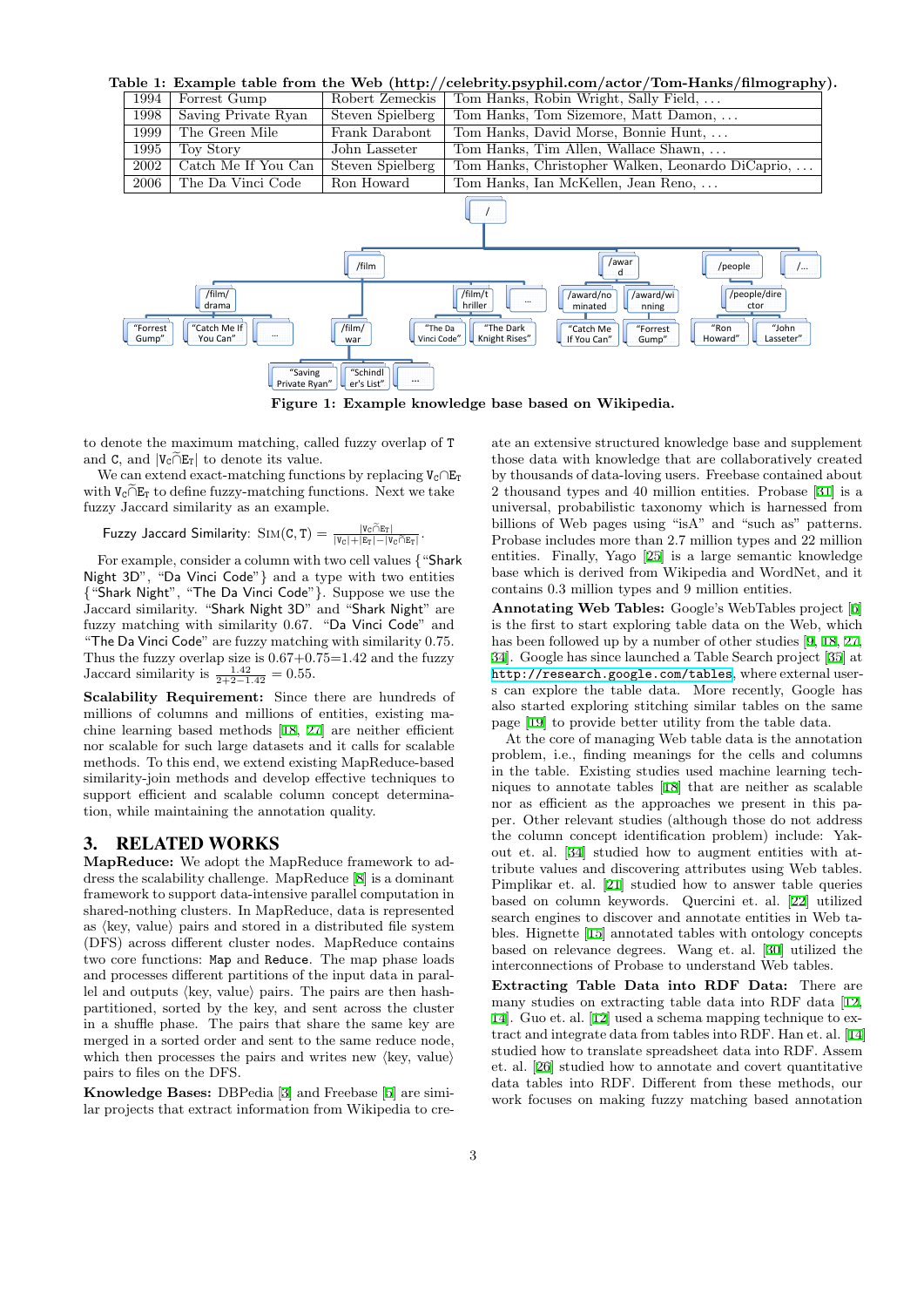techniques more scalable and efficient. How to apply our technique to the annotation techniques proposed by those studies is a challenge that we intend to pursue in the future.

**Similarity Join:** There are many recent studies on similarity join, which, given two sets of objects, find all similar object pairs based on a given similarity function and a threshold [32, 23, 33, 11, 2, 28]. Vernica et al. [28] and Metwally et al. [20] proposed a MapReduce framework to support similarity joins. However they required a similarity threshold and their techniques cannot be extended to support our ranking problem. Kim et al. [17] studied parallel algorithm fo[r to](#page-11-19)[p-](#page-11-20)*k* [sim](#page-11-21)i[lari](#page-11-22)t[y](#page-11-23) j[oin](#page-11-24) with Euclidean [dist](#page-11-24)ance constraint using [Ma](#page-11-25)pReduce while we focus on finding top-*k* types for each column. These methods do not allow fuzzy matching between entities and cell values.

# 4. SIMILARITY-JOIN FRAMEWORK

In this section, we extend MapReduce-based similarity joins to support scalable column concept determination. We first take the overlap similarity as an example in Section 4.1 and then extend it to support other functions in Section 4.2.

## 4.1 Framework for Overlap Similarity

<span id="page-3-0"></span>If we use a type to annotate a column, the type should share at least one common entity/cell value with the colu[mn.](#page-3-0) Thus for each column, we first find the types that share c[om](#page-3-1)mon entities with the column and then rank these types to return top-*k* types. To implement this idea in MapReduce, we introduce a two-stage similarity-join based framework. In the first stage, for each column, we identify the types which share at least one common entity/cell value with the column. In the second stage, we count the number of their shared entities/cell values and retrieve top *k* types with the largest similarity. Algorithm 1 illustrates the pseudo-code.

**Stage 1:** For each column, find the list of types that share at least one entity/cell value with the column.

 $\text{Map: } \langle C, \{v_1, v_2, \ldots\} \rangle \rightarrow \langle v_i, C \rangle. \langle T, \{e_1, e_2, \ldots\} \rangle \rightarrow \langle e_i, T \rangle.$ 

It takes as input a sequenc[e](#page-3-2) of columns (each column includes a set of cell values) from Web tables and a set of types (each type includes a set of entities) from a knowledge base. For each column C, it outputs key-value pairs  $\langle v_i, \mathbf{C} \rangle$ where  $v_i$  is any cell value of C. For each type T, it outputs key-value pairs  $\langle e_i, \mathsf{T} \rangle$  where  $e_i$  is any entity of T.

Reduce:  $\langle v_i = e_i, list(C/T) \rangle \rightarrow \langle C, list(T) \rangle$ .

It takes as input a set of key-value pairs  $\langle v_i = e_i, list(C/T) \rangle$ , where  $v_i = e_i$  is a cell value/an entity, and  $list(C/T)$  is a list of columns/types that contain the cell value/entity. The Reducer separates *list*(C*/*T) into a list of columns, denoted by *list*(C) and a list of types, denoted by *list*(T). (We use a flag to differentiate  $C/T$  to be a column or a type.) For each column C in  $list(C)$ , it outputs a key-value pair  $\langle C, list(T) \rangle$ . Combine: We can use Combine to do a local reduce. As it is not a focus of this paper, we will not discuss the details.

**Stage 2:** Compute top-*k* types of every column.

Map:  $\langle C, list(T) \rangle \rightarrow \langle C, list(T) \rangle$ .

It takes as input key-value pairs  $\langle C, list(T) \rangle$ , where  $list(T)$ is a list of types that share an entity/cell value with C. It outputs the same key-value pairs as input.

 $Reduce: \langle C, list(list(T)) \rangle \rightarrow \langle C, topk(T) \rangle.$ 

It takes as input key-value pairs  $\langle C, list(list(T)) \rangle$ , where  $list(list(T))$  is a list of lists of types that share common enti-

#### **Algorithm 1:** Similarity-Join Based Framework

// the first stage Map(*⟨*C*/*T*, {v*1*, v*2*, . . .}/{e*1*, e*2*, . . .}⟩*) **foreach** *column*  $\langle C, \{v_1, v_2, \ldots\} \rangle$  **do**  $\text{output}(\langle v_i, C \rangle);$  **foreach** *type*  $\langle T, \{e_1, e_2, \ldots\} \rangle$  **do** output $(\langle e_i, T \rangle)$ ; Reduce  $(\langle v_i = e_i, list(C/T) \rangle)$  **foreach** C*/*T *in list*(C*/*T) **do if**  $C/T$  *is a type* **then** add T to *list*(T);<br>**c e if**  $C/T$  *is a column* **then** add C to **else if** C*/*T *is a column* **then** add C to *list*(C); **foreach** C *in list*(C) **do** output( $\langle C, list(T) \rangle$ ); // the second stage Map (*⟨*C*, list*(T)*⟩*)  $\vert$  output( $\langle C, list(T) \rangle$ ); Reduce (*⟨*C*, list*(*list*(T))*⟩*) Initialize a hash map  $\mathcal{H}$ ; **13 foreach** T *in list*(*list*(T)) **do if**  $T \in \mathcal{H}$  **then**  $\mathcal{H}(T) = \mathcal{H}(T) + 1$ ; **else**  $H(T) = 1$ ;  $\phi$  topk(T) = top-*k* types with largest  $\mathcal{H}(T)$ ;

**17** output( $\langle C, \text{topk}(T) \rangle$ );

<span id="page-3-2"></span>ties/cell values with C. We use a hash based method to compute the overlap similarity of C and a type T in *list*(*list*(T)). We first initialize a hash table. Then for each type in *list*(*list*(T)), if it is not in the hash table, we add it into the hash table and set the occurrence number as 1; otherwise we increase the number by 1. After scanning all types, the occurrence number of a type is exactly the overlap similarity of the type with the column. Based on the number, we rank the types and add the top-*k* types with the largest overlap similarity into topk(T). Finally it outputs key-value pairs *⟨*C*,* topk(T)*⟩*.

Example 1. *Figure 2 shows four columns and four types. Figure 3 illustrates a running example that uses our framework to label each column. In the first stage, the Map step reads the column file and the type file. For each column (type), it outputs ⟨cell value, column⟩(⟨entity, type⟩) pairs. For*  $C_1$ *, it outputs six [ke](#page-4-0)y-value pairs*  $\langle v_1, C_1 \rangle, \ldots, \langle v_6, C_1 \rangle$ *. For*  $T_2$ *[,](#page-4-1) it outputs two key-value pairs*  $\langle e_1, T_2 \rangle$ ,  $\langle e_2, T_2 \rangle$ *. In the Reduce step, it reads the key-value pairs grouped by the key(cell value or entity). Consider*  $\langle v_1 = e_1, \{C_1, C_2, T_1, T_2\} \rangle$ .  $\langle T_1, T_2 \rangle$  *share an entity*  $e_1$  *with*  $C_1, C_2$ *. It outputs*  $\langle C_1, \{T_1, T_2\} \rangle$ and  $\langle C_2, \{T_1, T_2\} \rangle$ . In the second stage, the Map step output*s the same key-value pairs as the input. The Reduce step computes top-k types for each column by counting the occurrence number of each type in the key-value pair. Consider ⟨*C1*, {{*T1*,* T2*}, {*T1*,* T2*}, {*T1*,* T3*}, {*T1*,* T3*}}⟩.* T<sup>1</sup> *appears four times, and*  $T_2$  *and*  $T_3$  *appear twice. Thus the top-1 type for*  $C_1$  *is*  $T_1$ *. Similarity the top-1 type for*  $C_2$   $(C_3)$  *is*  $T_2$   $(T_3)$ *. Notice that we cannot label*  $C_4$  *since it does not share any entity with any type.*

## 4.2 Extension to Other Functions

<span id="page-3-1"></span>**Exact-matching Similarity Functions:** Different from the overlap similarity, besides  $|V_c \cap E_T|$ , other exact-matching functions, e.g., weighted Jaccard, also rely on  $|V_c|$ ,  $|E_T|$ , and the weight of each entity/cell value. To support these functions, we add these parameters into the key-value pairs, and in the Reduce step of the second stage, we compute the sim-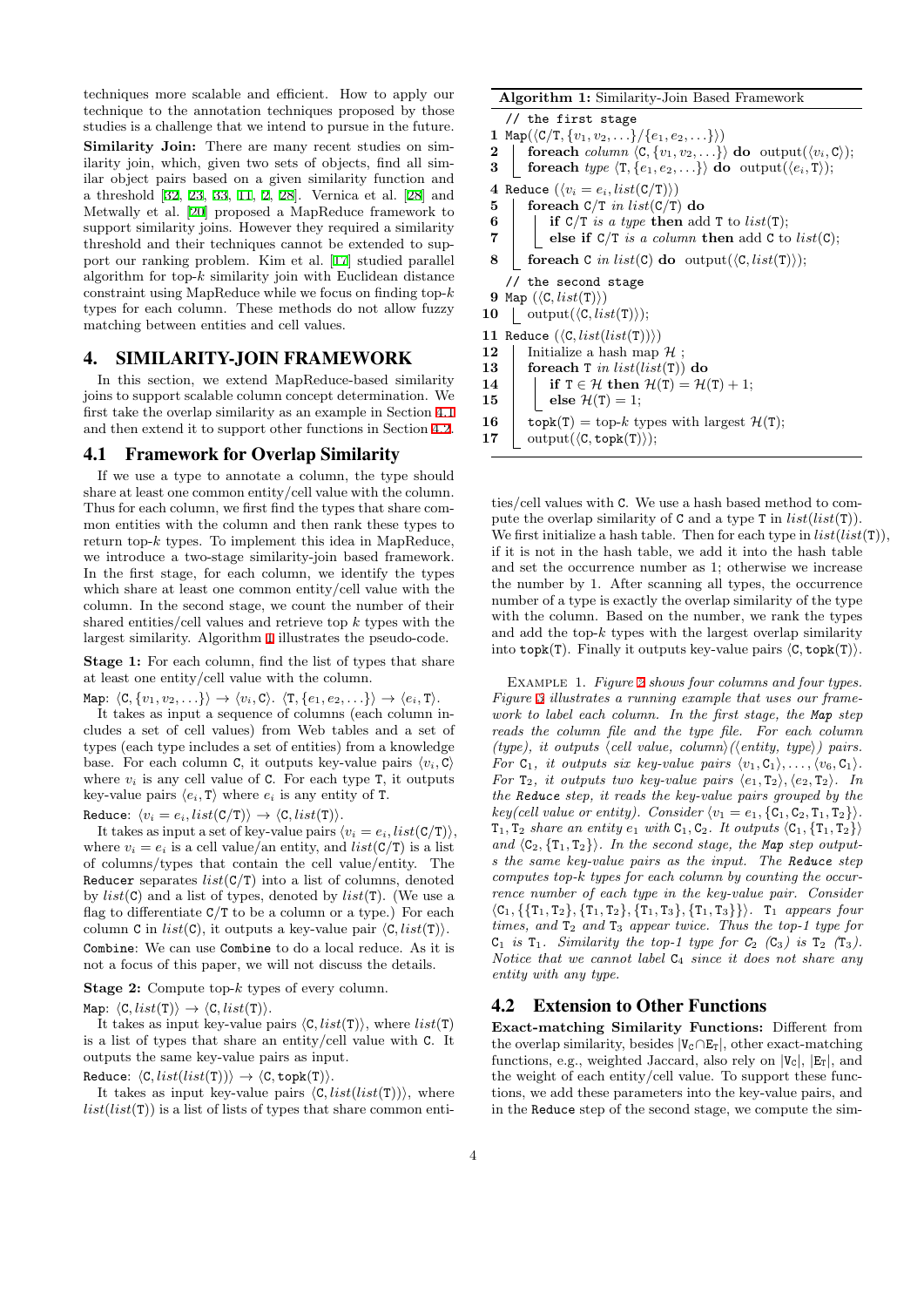

<span id="page-4-0"></span>**Figure 2: Example columns and types.**

ilarity based on these parameters. Thus we can extend this framework to support other exact-matching functions.

**Fuzzy-matching Similarity Functions:** To support fuzzymatching functions, we slightly modify the framework. For each cell value (or entity), we generate its signatures. A cell value and an entity is similar only if they share at least one common *signature*. There are many signature strategies, e.g., *q*-gram [11] and prefix signature [28]. We can use any of them in our method. Next we modify the basic framework to support fuzzy-matching functions based on the signatures. **Stage 1:** For each column, find the list of types that share at least one common *signature* with the column.

Map:  $\langle C, \{v_1, ...\} \rangle \rightarrow \langle \text{sig}, \langle C, v_i \rangle \rangle$  $\langle C, \{v_1, ...\} \rangle \rightarrow \langle \text{sig}, \langle C, v_i \rangle \rangle$  $\langle C, \{v_1, ...\} \rangle \rightarrow \langle \text{sig}, \langle C, v_i \rangle \rangle$ .  $\langle T, \{e_1, ...\} \rangle \rightarrow \langle \text{sig}, \langle T, e_i \rangle \rangle$ . For each column  $C$ , for each cell value  $v_i$ , it computes the signatures and for each signature sig, generates keyvalue pairs,  $\langle \text{sig}, \langle \text{C}, v_i \rangle \rangle$ . For each type T, for each entity  $e_j$ , it computes the signatures and for each signature sig, generates key-value pairs *⟨*sig*,⟨*T*, e<sup>j</sup> ⟩⟩*.

 $\text{Reduce: } \langle \text{sig}, \text{list}(\langle \text{C}, v_i \rangle / \langle \text{T}, e_i \rangle) \rangle \rightarrow \langle \text{C}, \text{list}(\langle \text{T}, v_i, e_i \rangle) \rangle.$ 

It separates the list into the column list and the type list. For each column, for each type, if the column has a cell value that shares a common signature with an entity of the type, it adds the type into a type list  $list(\langle T, v_i, e_j \rangle)$ . Finally it outputs key-value pairs  $\langle C, list(\langle T, v_i, e_j \rangle) \rangle$ .

**Stage 2:** Compute top-*k* types of every column.

Map:  $\langle C, list(\langle T, v_i, e_j \rangle) \rangle \rightarrow \langle C, list(\langle T, v_i, e_j \rangle) \rangle$ .

It outputs the same key-value pairs as the input.

 $\text{Reduce: } \langle C, list(list(\langle T, v_i, e_j \rangle)) \rangle \rightarrow \langle C, \text{topk}(T) \rangle.$ 

For each column, it gets a list of lists of types. Then it computes the fuzzy-matching similarity using existing algorithms [29]. Based on the fuzzy-matching similarity, we rank the types and identify the top-*k* types with the largest fuzzy-matching similarity to annotate the column.

Example 2. *Consider column* C<sup>4</sup> *and type* T4*. Suppose the signat[ures](#page-11-26) of*  $v_5$  = "*Shark Night 3D*" and  $e_5$  = "*Shark Night*" are  $sig_1$  = "Shark". The signatures of  $v_6$  = "Da Vinci Code" and  $e_6$  = "The Da Vinci Code" are  $sig_2$  = { "Vinci"}. In the *Map step of the first stage, we generate pairs*  $\langle$ *sig<sub>1</sub>,*  $\langle$ *C<sub>4</sub>,*  $v_5 \rangle$  $\rangle$  $and \langle \textit{sig}_2, \langle \texttt{C}_4, v_6 \rangle \rangle$  for  $\texttt{C}_4$  and  $\langle \textit{sig}_1, \langle \texttt{T}_4, v_5 \rangle \rangle$  and  $\langle \textit{sig}_2, \langle \texttt{T}_4, v_6 \rangle \rangle$ *for*  $T_4$ *. In the Reduce step, we generate*  $\langle C_4, \langle T_4, v_5, e_5 \rangle \rangle$  *and* 

<span id="page-4-1"></span>*⟨*C4*,⟨*T4*, v*6*, e*6*⟩⟩. In the Reduce step of the second stage, we compute the fuzzy similarity. The top-1 type of*  $C_4$  *is*  $T_4$ *.* Thus the fuzzy matching functions can annotate  $C_4$  by toler*ating inconsistencies between entities and cell values.*

## 4.3 Observations

**Optimization Goal:** To improve the performance, our optimization goal is to reduce the number of key-value pairs. Although we can use the prefix-filtering technique [28], it has the following problems. First, it depends on a given threshold and cannot support our top-*k* problem. Second, it involves other expensive overhead[28], e.g., pre-defining a global order and selecting high-quality prefixes based on the global order. To address these problems, we propos[e eff](#page-11-24)ective pruning technique based on the following observations.

**Observation 1:** We can aggregate the types into different groups. For each entity, to generate [the](#page-11-24) key-value pairs, we use a group to replace the types in the group. Since each group contains multiple types, this method can reduce the number of key-value pairs. In addition, a group may be used by multiple entities, and we can share the computations for the types in the same group. We will discuss how to utilize groups to label columns in Section 5.

**Observation 2:** We can partition the cell values into different partitions. For each column, we utilize the partitions to generate its key-value pairs. Since each partition contains multiple cell values, this method can reduce the number of key-value pairs. Moreover, if the ce[ll](#page-4-2) values of a column fall into one partition, we can utilize the partition to directly annotate the column and prune other unnecessary partitions. We will discuss the details in Section 6.

In the following sections, we focus on improving the efficiency and scalability. For simplicity, we take overlap similarity as an example, and our techniques can be easily applied to other similarity functions.

## 5. KNOWLEDGE TYPE AGGREGATION

<span id="page-4-2"></span>For each entity, we want to reduce the number of keyvalue pairs produced for the entity. Let  $\mathcal{L}(e)$  denote the list of types that contain entity *e*. We aggregate types in  $\mathcal{L}(e)$ and generate several disjoint groups  $\mathcal{G}_1(e), \mathcal{G}_2(e), \ldots, \mathcal{G}_l(e)$ . Instead of producing key-value pairs  $\langle e, \mathsf{T} \rangle$  for every type  $\mathsf{T} \in \mathsf{T}$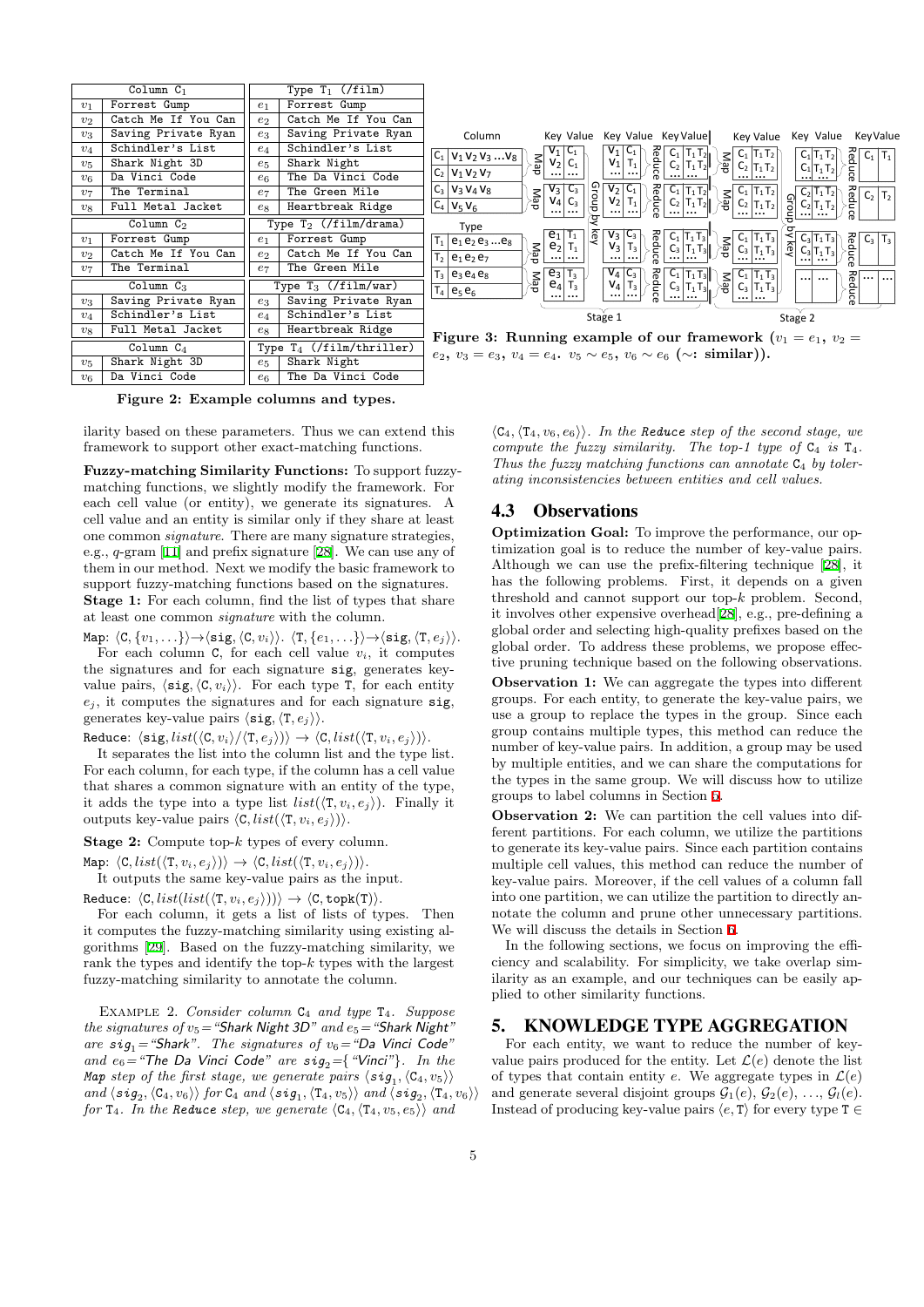$\mathcal{L}(e)$ , we generate key-value pairs  $\langle e, \mathcal{G}_i(e) \rangle$  for every group  $\mathcal{G}_i(e)$  for  $1 \leq i \leq l$ . That is we use group  $\mathcal{G}_i(e)$  to replace (multiple) types in the group. Obviously this method can reduce the number of key-value pairs and can improve the performance. There are several research challenges in this type aggregation based method. The first one is how to utilize the groups to compute top-*k* types for each column. We formally introduce an aggregation framework to address this issue in Section 5.1. The second challenge is to quantify different aggregation strategies. We propose a cost based model to analyze the group quality in Section 5.2. The third one is to efficiently generate high-quality groups. We devise efficient algorithms to address this challenge in Section 5.3.

## 5.1 Aggregation Framework

Given a knowledge base, for each entity *e*[, we](#page-6-0) aggregate the types in its inverted list  $\mathcal{L}(e)$  and partition them into *l* disjoint groups  $G_1(e), G_2(e), \ldots, G_l(e),$  such that

- (1) Subset:  $\mathcal{G}_i(e)$  is a subset of  $\mathcal{L}(e)$  for  $1 \leq i \leq l$ ;
- (2) Completeness:  $\bigcup_{1 \leq i \leq l} \mathcal{G}_i(e) = \mathcal{L}(e)$ ; and

(3) Disjoint:  $\mathcal{G}_i(e) \cap \mathcal{G}_j(e) = \phi$  for  $i \neq j$ .

Let  $\mathcal{G}_{\mathcal{T}} = \{\mathcal{G}_1, \mathcal{G}_2, \ldots, \mathcal{G}_g\}$  denote the set of distinct groups for all entities. Let  $\mathcal{H}_{\mathcal{T}}^{\mathcal{G}}$  denote a hash table from the distinct groups to lists of types, i.e., each group  $\mathcal{G}_i$  is associated with a list of types contained in  $\mathcal{G}_i$ ,  $\mathcal{H}^{\mathcal{G}}_{\mathcal{T}}(\mathcal{G}_i)$ .

For example, consider the types and entities in Figure 2.  $\mathcal{L}(e_1) = \{ \texttt{T}_1, \texttt{T}_2 \}.$   $\mathcal{L}(e_2) = \{ \texttt{T}_1, \texttt{T}_2 \}.$   $\mathcal{L}(e_3) = \{ \texttt{T}_1, \texttt{T}_3 \}.$  $\mathcal{L}(e_4) = \{\texttt{T}_1, \texttt{T}_3\}.$   $\mathcal{L}(e_5) = \{\texttt{T}_1, \texttt{T}_4\}.$   $\mathcal{L}(e_6) = \{\texttt{T}_1, \texttt{T}_4\}.$  $\mathcal{L}(e_7) = \{T_1, T_2\}$ .  $\mathcal{L}(e_8) = \{T_1, T_3\}$ . The basic framework will generate 16 key-value pairs. Suppose we aggregate them into three groups,  $G_1 = \{T_1, T_2\}, G_2 = \{T_1, T_3\}, G_3 =$  $G_1 = \{T_1, T_2\}, G_2 = \{T_1, T_3\}, G_3 =$  $G_1 = \{T_1, T_2\}, G_2 = \{T_1, T_3\}, G_3 =$  ${T_1, T_4}$ . We generate 8 key-value pairs  $\langle e_1, \mathcal{G}_1 \rangle$ ,  $\langle e_2, \mathcal{G}_1 \rangle$ ,  $\langle e_3, \mathcal{G}_2 \rangle$ ,  $\langle e_4, \mathcal{G}_2 \rangle$ ,  $\langle e_5, \mathcal{G}_3 \rangle$ ,  $\langle e_6, \mathcal{G}_3 \rangle$ ,  $\langle e_7, \mathcal{G}_1 \rangle$ , and  $\langle e_8, \mathcal{G}_2 \rangle$ .

Suppose we can get the groups of each entity, i.e.,  $\langle e, \{G_1(e),\} \rangle$  $G_2(e), \ldots, G_l(e)$ . We will discuss how to generate the highquality groups in Section 5.3. Next we discuss how to use the groups to compute top-*k* types of each column. We still employ a two-stage MapReduce framework. Algorithm 2 illustrates the pseudo-code.

**Stage 1:** For each colum[n, fi](#page-6-1)nd the list of types that share at least one entity/cell value with the column.

Map:  $\langle C, \{v_1, v_2, \ldots\} \rangle \rightarrow \langle v_i, C \rangle$ .  $\langle e, \{G_1(e), \ldots, G_l(e)\} \rangle \rightarrow \langle e, G_i(e) \rangle$  $\langle e, \{G_1(e), \ldots, G_l(e)\} \rangle \rightarrow \langle e, G_i(e) \rangle$  $\langle e, \{G_1(e), \ldots, G_l(e)\} \rangle \rightarrow \langle e, G_i(e) \rangle$ . The input and output for the columns are the same as those of the basic framework. For the types, the input is a set of key-value pairs  $\langle e, \{G_1(e), G_2(e), \ldots, G_l(e)\} \rangle$ . For each entity, it outputs key-value pairs  $\langle e, \mathcal{G}_i(e) \rangle$  for  $1 \leq i \leq l$ .

Reduce:  $\langle v = e, list(C/G) \rangle \rightarrow \langle C, list(G) \rangle$ .

Different from the basic framework, for each column, it outputs key-value pairs  $\langle C, list(\mathcal{G}) \rangle$ , where  $\mathcal G$  is a group which has a type sharing a common entity with C.

**Stage 2:** Compute top-*k* types of every column.

 $Map: \langle C, list(G) \rangle \rightarrow \langle C, list(G) \rangle$ .

Similarly it outputs key-value pairs  $\langle C, list(\mathcal{G}) \rangle$ .

 $Reduce: \langle C, list(list(\mathcal{G})) \rangle \rightarrow \langle C, topk(T) \rangle.$ 

For each column C, it gets a list of lists of groups. We still use a hash based method to compute the overlap similarity of C and a type  $T \in \mathcal{G} \in list(list(\mathcal{G}))$ . We first initialize a hash table. Then for each group  $G$  in  $list(list(G))$ , we get the list of types in the group, i.e.,  $\mathcal{H}_{\mathcal{T}}^{\mathcal{G}}(\mathcal{G})$ . For each type in  $\mathcal{H}_{\mathcal{T}}^{\mathcal{G}}(\mathcal{G})$ , we compute its occurrence number similar as the *T* basic framework. Finally we identify top-*k* types with the

#### **Algorithm 2:** Aggregation-based Algorithm

## // the first stage

- **1** Map( $\langle C/e, \{v_1, v_2, \ldots\} / \{G_1(e), G_2(e), \ldots\} \rangle$ )
- **2 foreach** *column*  $\langle C, \{v_1, v_2, \ldots\} \rangle$  **do**  $\text{output}(\langle v_i, C \rangle);$
- **3 containable** *foreach entity* $\langle e, \{ \mathcal{G}_1(e), \mathcal{G}_2(e), \ldots \} \rangle$  **<b>do**  $output(\langle e, \mathcal{G}_i(e) \rangle);$

**4** Reduce  $(\langle v = e, list(C/G) \rangle)$ 

**5 | foreach**  $C/T$  *in*  $list(C/G)$  **do** 

- **6 if**  $C/T$  *is a group* **then** add *G* to *list*(*G*);<br>**c e if**  $C/T$  *is a column* **then** add *C* to *l* **7 else if** C*/*T *is a column* **then** add C to *list*(C);
- **8 foreach** C *in list*(C) **do** output( $\langle C, list(\mathcal{G}) \rangle$ );

// the second stage

- **9** Map (*⟨*C*, list*(*G*)*⟩*)
- **10**  $\vert$  output( $\langle C, list(\mathcal{G}) \rangle$ );
- **11** ReduceSetup ()
- **12** Each reducer loads side data  $\mathcal{H}_{\mathcal{T}}^{\mathcal{G}}$  from DFSx;
- **13** Reduce  $(\langle C, list(list(\mathcal{G})) \rangle)$
- **14** | Initialize a hash map  $\mathcal{H}$ ;
- **15 foreach**  $\mathcal G$  *in list*(*list*( $\mathcal G$ )) **do**
- $16$  **foreach** T *in*  $\mathcal{H}_{\mathcal{T}}^{\mathcal{G}}(\mathcal{G})$  do
- **17 i i if**  $T \in \mathcal{H}$  **then**  $\mathcal{H}(T) = \mathcal{H}(T) + 1;$

**18 else**  $\mathcal{H}(T) = 1;$ 

- **19**  $\phi$  topk(T) = top-*k* types with largest  $\mathcal{H}(T)$ ;
	-

**20** | output( $\langle$ **C***,* **topk(T**) $\rangle$ );

largest overlap similarity and add them into topk(T). ReduceSetup: To get  $\mathcal{H}_{\mathcal{T}}^{\mathcal{G}}$  in each reducer, we take  $\mathcal{H}_{\mathcal{T}}^{\mathcal{G}}$  as the *T T* side data which is distributed to each node of the cluster.

<span id="page-5-0"></span>The aggregation based method can correctly identify the top-*k* types for each column as formalized in Theorem 1.

THEOREM 1. The aggregation based method satisfies cor*rectness – it can correctly find top-k types for each column.*

<span id="page-5-1"></span>PROOF SKETCH. The a[gg](#page-5-1)regation based method aggregates the types that contain an entity  $e$  (i.e.,  $\mathcal{L}(e)$ ) into several disjoint groups  $G_1(e)$ ,  $G_2(e)$ , ...,  $G_l(e)$ . For each type T and column C, the basic method counts their overlap based on  $\langle e \in T, T \rangle$  and  $\langle c \in C, C \rangle$ . The aggregation method counts their overlap based on  $\langle e, \mathcal{G}_i(e) \rangle$  and  $\langle c, \mathcal{C} \rangle$ . As  $\bigcup_{1 \leq i \leq l} \mathcal{G}_i(e) = \mathcal{L}(e)$ , and  $\mathcal{G}_i(e) \cap \mathcal{G}_j(e) = \phi$  for  $i \neq j$ , the two counted overlap numbers are the same. Thus the aggregation based method satisfies correctness.  $\quad \Box$ 

EXAMPLE 3. *Consider three groups*  $G_1 = \{T_1, T_2\}, G_2 =$  ${T_1, T_3}, G_3 = {T_1, T_4}$ *. Figure 4 shows how to use the aggregation based method to label each column. In the Map step of the first stage, for each entity, we generate ⟨entity, group* $\rangle$  *pairs. For*  $e_1$ *, we generate one pair*  $\langle e_1, \mathcal{G}_1 \rangle$ *. The basic framework generates 16 key-value pairs for the knowledge base while the aggregation [ba](#page-6-2)sed method only generates 8 pairs. In the Reduce step, we find the groups of types that share common entities with columns. For*  $C_1$ *, we get*  $G_1, G_2, G_3$ . In the **Reduce** *step of the second stage, we utilize the side data*  $\mathcal{H}_{\tau}^{\mathcal{G}}$  to compute overlap between each type and *T column. For example, consider ⟨*C1*, {{G*1*}, {G*1*}, {G*2*}, {G*2*}}⟩. Based on*  $G_1 = \{T_1, T_2\}, G_2 = \{T_1, T_3\}$ *, we have the overlap of*  $T_1$  *with*  $C_1$  *is 4, and the overlap of*  $T_2$   $(T_3)$  *with column*  $C_1$  *is 2 (2). Thus the top-1 type of column*  $C_1$  *is*  $T_1$ *.*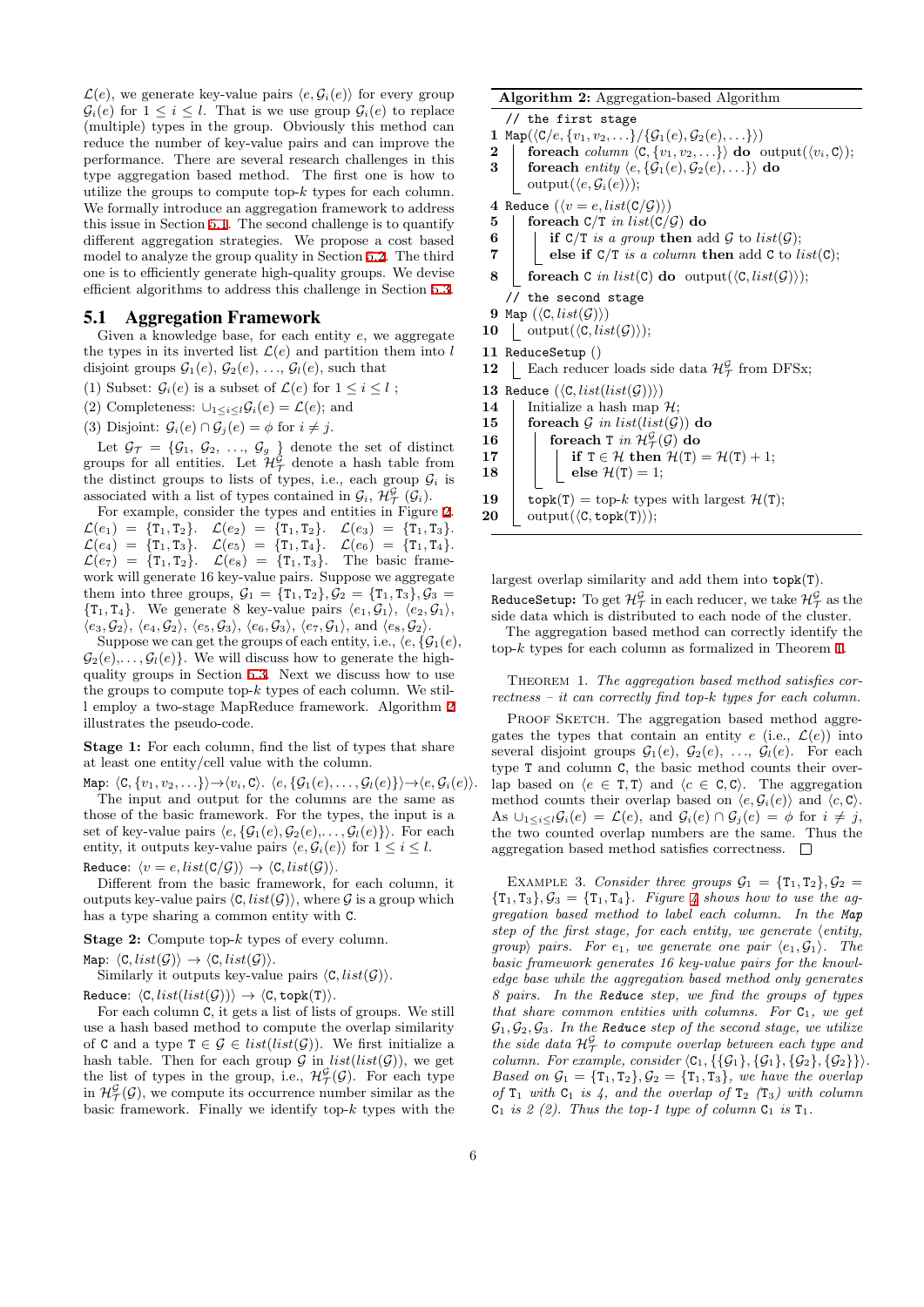

**Figure 4: Knowledge type aggregation based method. Figure 5: Knowledge entity partition based method.**

<span id="page-6-2"></span>**Discussion:** The aggregation method can reduce the number of key-value pairs for knowledge bases at the expense of distributing the side data. Notice that distributing side data is more efficient than sending key-value pairs. This is because MapReduce has large overhead to generate the pairs, e.g., communication between job tracker and task tracker.

The aggregation method includes two parts: (1) using the groups to generate the key-value pairs for each entity; and (2) distributing the groups  $\mathcal{H}_{\tau}^{\mathcal{G}}$  to each node of the cluster. *T* Our optimal objective is to select a good aggregation strategy to achieve the highest performance by trading-off them. Here we show two extreme aggregation strategies.

**Case 1**: For entity *e*, each type in  $\mathcal{L}(e)$  is taken as a group. This strategy still produces large numbers of key-value pairs. However it does not need to distribute the side data.

**Case 2**: For entity *e*, the whole list  $\mathcal{L}(e)$  is taken as a group. This method produces only one key-value pair for the entity. Thus it can minimize the number of key-value pairs. However it generates large numbers of distinct groups and the side data is very large.

The two strategies cannot balance the number of key-value pairs and the size of side data. To address this issue, we propose a cost model to quantify an aggregation strategy and utilize the cost model to select high-quality groups in the following sections.

## 5.2 Aggregation Cost Model

<span id="page-6-0"></span>The basic framework generates *⟨e,* T*⟩* key-value pairs. The aggregation based method reduces the number of key-value pairs by aggregating  $\langle e, \mathbf{T} \rangle$  pairs on types as follows. For each entity  $e$ , it generates a set of distinct groups,  $\mathcal{G}_1(e)$ ,  $G_2(e), \ldots, G_l(e)$ . Let  $G_1, G_2, \cdots, G_{|\mathcal{G}|}$  denote the union of groups of all entities. Let  $E_i$  denote the set of entities whose groups include  $\mathcal{G}_i$ . That is  $\mathbf{E}_i = \{e | \exists j, \mathcal{G}_i = \mathcal{G}_j(e)\}.$  The aggregation based method distributes groups  $\mathcal{G}_1, \mathcal{G}_2, \cdots, \mathcal{G}_{|\mathcal{G}|}$ as the side data. For each entity  $e \in \mathbf{E}_i$ , it generates keyvalue pairs  $\langle e, \mathcal{G}_i \rangle$ . Suppose the cost of processing a keyvalue pair in MapReduce is  $\alpha$  and the cost of distributing a group  $\mathcal{G}_i$  in the side data is  $\beta|\mathcal{G}_i|$  where  $|\mathcal{G}_i|$  is the number of types in  $\mathcal{G}_i$ . Thus the total cost of the aggregation based method is

$$
\sum_{i} (\alpha |\mathbf{E}_{i}| + \beta |\mathcal{G}_{i}|), \qquad (1)
$$

and the total cost of the basic framework is

<span id="page-6-5"></span><span id="page-6-4"></span>
$$
\sum_{i} (\alpha | \mathbf{E}_{i} | \times | \mathcal{G}_{i} |). \tag{2}
$$

To select the optimal aggregation strategy for achieving the highest performance, we need to minimize Equation 1.

It is unlike to find the optimal aggregation strategy in polynomial time, as shown in Theorem 2.

<span id="page-6-6"></span>THEOREM 2. The problem of finding the optimal aggre*gation strategy is NP-hard.*

PROOF. We prove the Theorem by a reduction from the 3-CNF-SAT problem. See Appendi[x](#page-6-3) for more details.  $\square$ 

<span id="page-6-3"></span>**Given Side-Data Budget:** Usually each node has a memory budget *B* for the side data. Our goal is to fully utilize the budge *B* to accommodate aggregated groups so as to maximize the performance.

#### 5.3 Aggregation Algorithms

Since the problem of finding the optimal aggregation strategy is NP-hard, we need to devise approximation algorithms. Consider any group  $\mathcal{G}_i$ . Based on Equations 1 and 2, the aggregation based method can reduce the cost by

$$
\alpha |\mathbf{E}_i| \times |\mathcal{G}_i| - (\alpha |\mathbf{E}_i| + \beta |\mathcal{G}_i|).
$$

<span id="page-6-1"></span>Based on this observation, we devise a greedy algorithm. For each entity *e*, we enumerate all possible partit[io](#page-6-4)n of  $\mathcal{L}(e)$  $\mathcal{L}(e)$  $\mathcal{L}(e)$  into disjoint groups. (Since the number of types that contain an entity is small, the number of possible partitions is not large.) We union all possible groups for all entities and generate a possible group set. Then we enumerate each possible group  $\mathcal{G}_i$  in the set and select the group with the largest benefit  $\alpha |E_i| \times |\mathcal{G}_i| - (\alpha |E_i| + \beta |\mathcal{G}_i|)$ . Then we remove the group and repeat the above step until the selected groups cover all entity-type pairs. If given a space budget *B*, we terminate generating groups if the size of aggregated groups is larger than *B*.

However there may be large numbers of possible groups, and it is expensive to enumerate all of them. To alleviate this problem, we utilize the knowledge structure to generate the groups as follows. We first pick a type T with no subtype. Let  $\mathcal{G}_i$  denote the set of types that have a directed path to  $\mathbf T$ (including itself). Obviously any type in  $\mathcal{G}_i$  will take T as its subtype or has a descendant which takes T as a subtype. Let E denote the entity set of T. We take  $\mathcal{G}_i$  as a group. Then we remove the type T from the knowledge base and remove the entities in  $E$  from the entity sets of types in  $\mathcal{G}_i$ . We repeat the above steps until there is no type left (or the size of aggregated types is larger than the budget). Iteratively we can generate all groups. Notice that we need to build keyvalue pairs  $\langle e, \{G_1(e), G_2(e), \ldots, G_l(e)\}\rangle$  for the MapReduce input file and pairs  $\langle G_i, H_{\tau}^{\mathcal{G}}(G_i) \rangle$  for the side data. We only *T* need to slightly change our algorithm. For each pair *⟨*E*, Gi⟩*, we generate pair  $\langle G_i, \mathcal{H}_{\mathcal{T}}^{\mathcal{G}}(G_i) \rangle$ . For each entity *e* in **E**, if there exists a pair with key *e*, we add  $G_i$  into its value; otherwise we generate a new pair  $\langle e, \mathcal{G}_i \rangle$ . Iteratively we can construct the two files (MapReduce input and side data).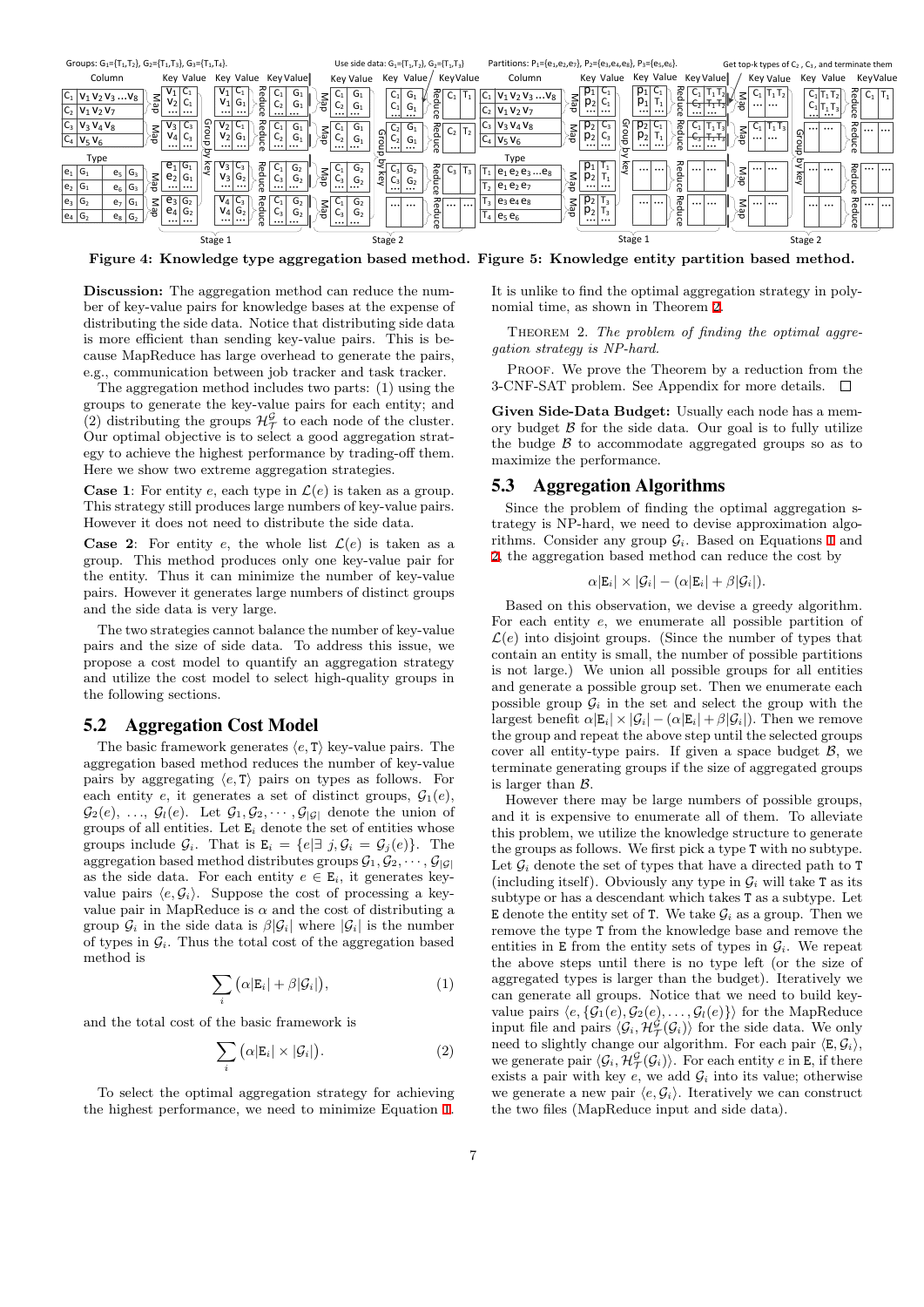For example, consider the four types in Figure 2. Types  $T_2, T_3, T_4$  are subtypes of type  $T_1$ . Thus we can aggregate  $T_2$ with  $T_1$  and generate a group  $\{T_1, T_2\}$  which will be inserted into the side data  $\mathcal{H}_{\mathcal{T}}^{\mathcal{G}}$ . As  $T_2$  contains  $\{e_1, e_2, e_7\}$ , entities  $e_1, e_2, e_7$  will use the group  $\{T_1, T_2\}$  and we will add the group into the MapReduce file.

Notice that we can utilize type hierarchies to improve performance and scalability. We can extract hierarchies from existing knowledge bases. For example, we can use "*included types*" *‡* to extract type hierarchy from Freebase. We can also identify the subtype relationships by comparing the entity sets of different types. (For example, if the entity set of a type contains that of another type, the latter type will be a subt[yp](#page-7-1)e of the former one.) Notice that our techniques do not dependent on type hierarchies and our methods still work if there is no type hierarchy.

## 6. KNOWLEDGE ENTITY PARTITION

<span id="page-7-0"></span>If we can send similar *⟨*column, type*⟩* pairs into the same reducer and dissimilar *⟨*column, type*⟩* pairs into different reducers, we can significantly improve the performance since we can prune large numbers of dissimilar *⟨*column, type*⟩* pairs. To this end, we propose a partition based method. We partition cell values of all columns into *p* partitions  $P_1, P_2, \ldots, P_p$ . If all the cell values in a column fall in the same partition, e.g.,  $P_i$ , we only use this partition to annotate the column and prune other unnecessary partitions. This method not only prunes many unnecessary partitions, but also reduces the number of key-value pairs since  $P_i$  may contain multiple cell values.

There are several research challenges. The first one is how to utilize the partitions to annotate each column. We will discuss a partition framework in Section 6.1. The second challenge is how to effectively partition the cell values. We study how to select a good partition strategy in Section 6.2. The third challenge is how to efficiently identify the corresponding partitions for each column and type, and we propose a bloom-filter based method in Se[ctio](#page-7-2)n 6.3.

#### 6.1 Partition Framework

<span id="page-7-2"></span>Let [V](#page-8-0) denote the set of distinct cell values in all columns. We partition V into p partitions  $P_1, P_2, \ldots, P_p$  such that (1) P*<sup>i</sup>* is a subset of V, (2)*∪*<sup>1</sup>*≤i≤<sup>p</sup>*P*<sup>i</sup>* = V, and (3) P*<sup>i</sup> ∩*P*<sup>j</sup>* = *[ϕ](#page-8-1)*. We discuss how to do effective partition in Section 6.2. Here we focus on using the partitions to label each column. We still employ a two stage MapReduce framework and Algorithm 3 shows the pseudo-code. We take the basic framework as an example and our techniques can be easily integrated into the aggregation based method.

**Stage 1:** For each column, find the list of types that sha[re](#page-7-3) at least one entity/cell value with the column.

$$
\begin{array}{l} \texttt{Map: } \langle C, \{v_1, v_2, \ldots\} \rangle \rightarrow \langle P_i, [C, P_i \cap V_c, \texttt{cnt} = |V_c| - |P_i \cap V_c| \rangle. \\ \langle T, \{e_1, e_2, \ldots\} \rangle \rightarrow \langle P_i, [T, P_i \cap E_T] \rangle. \end{array}
$$

For each column C, it identifies the partitions that contain cell values in the column. Since there are large numbers of cell values that cannot be loaded into memory, it is not straightforward to identify the partitions and we will discuss efficient techniques in Section 6.3. Suppose we get *k* partitions  $P_1, P_2, \ldots, P_k$ . Notice that if a cell value in  $P_i$  is not an entity in the knowledge base, we do not need to distribute the cell value. In other words, we only distribute the cell

**Algorithm 3:** Partition-based Algorithm // the first stage

| $\frac{1}{2}$ $\frac{1}{2}$ $\frac{1}{2}$ $\frac{1}{2}$ $\frac{1}{2}$ $\frac{1}{2}$ $\frac{1}{2}$ $\frac{1}{2}$ $\frac{1}{2}$ $\frac{1}{2}$ $\frac{1}{2}$ $\frac{1}{2}$ $\frac{1}{2}$ $\frac{1}{2}$ $\frac{1}{2}$ $\frac{1}{2}$ $\frac{1}{2}$ $\frac{1}{2}$ $\frac{1}{2}$ $\frac{1}{2}$ $\frac{1}{2}$ $\frac{1}{2}$ |                                                                           |  |  |  |  |  |  |  |
|---------------------------------------------------------------------------------------------------------------------------------------------------------------------------------------------------------------------------------------------------------------------------------------------------------------------|---------------------------------------------------------------------------|--|--|--|--|--|--|--|
| 1                                                                                                                                                                                                                                                                                                                   | Map( $\langle C/T, \{v_1, v_2, \ldots\} / \{e_1, e_2, \ldots\} \rangle$ ) |  |  |  |  |  |  |  |
| $\bf{2}$                                                                                                                                                                                                                                                                                                            | for each $\langle C, \{v_1, v_2, \ldots \} \rangle$ do                    |  |  |  |  |  |  |  |
| 3                                                                                                                                                                                                                                                                                                                   | ${P_1, P_2, \ldots, P_k}$ = PartitionIdentification(C);                   |  |  |  |  |  |  |  |
| 4                                                                                                                                                                                                                                                                                                                   | output( $\langle P_i, C \rangle$ );                                       |  |  |  |  |  |  |  |
| 5                                                                                                                                                                                                                                                                                                                   | foreach $\langle T : \{e_1, e_2, \ldots \} \rangle$ do                    |  |  |  |  |  |  |  |
| 6                                                                                                                                                                                                                                                                                                                   | $\{P_1, P_2, \ldots, P_j\}$ = PartitionIdentification(T);                 |  |  |  |  |  |  |  |
| $\overline{7}$                                                                                                                                                                                                                                                                                                      | output( $\langle P_i, T \rangle$ );                                       |  |  |  |  |  |  |  |
|                                                                                                                                                                                                                                                                                                                     |                                                                           |  |  |  |  |  |  |  |
| 8                                                                                                                                                                                                                                                                                                                   | Reduce $(\langle P_i, list(C/T) \rangle)$                                 |  |  |  |  |  |  |  |
| 9                                                                                                                                                                                                                                                                                                                   | foreach $C/T$ in list( $C/T$ ) do                                         |  |  |  |  |  |  |  |
| 10                                                                                                                                                                                                                                                                                                                  | if $C/T$ is a type then add T to list(T);                                 |  |  |  |  |  |  |  |
| 11                                                                                                                                                                                                                                                                                                                  | else if $C/T$ is a column then add C to list(C);                          |  |  |  |  |  |  |  |
| 12                                                                                                                                                                                                                                                                                                                  | foreach $C$ in list( $C$ ) do                                             |  |  |  |  |  |  |  |
| 13                                                                                                                                                                                                                                                                                                                  | $\tau = k$ largest overlap of types in <i>list</i> (T) with C;            |  |  |  |  |  |  |  |
| 14                                                                                                                                                                                                                                                                                                                  | $list(\texttt{T}) = \text{types with overlap } \geq \tau - \texttt{cnt};$ |  |  |  |  |  |  |  |
| 15                                                                                                                                                                                                                                                                                                                  | if cnt = 0 then return <i>list</i> (T);                                   |  |  |  |  |  |  |  |
| 16                                                                                                                                                                                                                                                                                                                  | <b>else</b> output( $\langle C, list(T) \rangle$ );                       |  |  |  |  |  |  |  |
|                                                                                                                                                                                                                                                                                                                     |                                                                           |  |  |  |  |  |  |  |
| // the second stage is the same as that of the                                                                                                                                                                                                                                                                      |                                                                           |  |  |  |  |  |  |  |
|                                                                                                                                                                                                                                                                                                                     | basic framework                                                           |  |  |  |  |  |  |  |
|                                                                                                                                                                                                                                                                                                                     |                                                                           |  |  |  |  |  |  |  |

<span id="page-7-3"></span>values in C that also appear in knowledge types. For simplicity, we use  $V_c^T$  to denote the set of such cell values. Thus we generate the following key-value pairs

$$
\langle P_i, [C,P_i\cap V^T_C,\texttt{cnt}=\vert V^T_C\vert-\vert P_i\cap V^T_C\vert\rangle
$$

for  $1 \leq i \leq k$ , where cnt is the number of entities that are in the column but not in the partition. Obviously if  $\text{cnt} = 0$ , all the cell values appear in partition P*i*. In the Reduce step, we can use this partition to directly label the column, because all of types that share entities with the column must fall in this partition.

Similarly, for each type T, it identifies the partitions that contain entities in the type. Suppose we get *j* partitions  $P_1, P_2, \ldots, P_j$ . We generate the following key-value pairs

$$
\langle P_i, [T, P_i \cap E_T] \rangle
$$

for  $1 \leq i \leq j$ , where  $E_T$  is the entity set of type T.

 $Reduce: \langle P_i, list(C/T) \rangle \rightarrow \langle C, list(T) \rangle$ .

For each partition, we get a list of columns and types. We first extract the list of columns and the list of types. Then for each column C, we scan the type list and for each type T, we compute  $(P_i \cap V_C^T) \cap (P_i \cap E_T)$ , which is the overlap similarity of **C** and **T** in the partition. Let  $\tau$  denote the *k*-th largest overlap similarly among all types with column C. Since column C contains at most other cnt entities besides the partition, each type T at most includes other cnt cell values of C. Thus we can prune the types with the overlap smaller than  $\tau$ −cnt. In other words, we generate a list of types, *list*(T), where each type has no smaller than  $\tau$ −cnt overlap with the column, and output key-value pairs *⟨*C*, list*(T)*⟩*. Especially, if  $\text{cnt} = 0$ , column C contains no other cell value and all types having overlap with C are also in this partition, thus we can directly use the partition in this reducer to label the column and do not need to output the pair.

**Stage 2:** Compute top-*k* types of every column. It is the same as that of the basic framework.

Example 4. *Suppose we partition the entities into three*

<span id="page-7-1"></span>*<sup>‡</sup>* http://wiki.freebase.com/[wik](#page-8-1)i/Included\_Type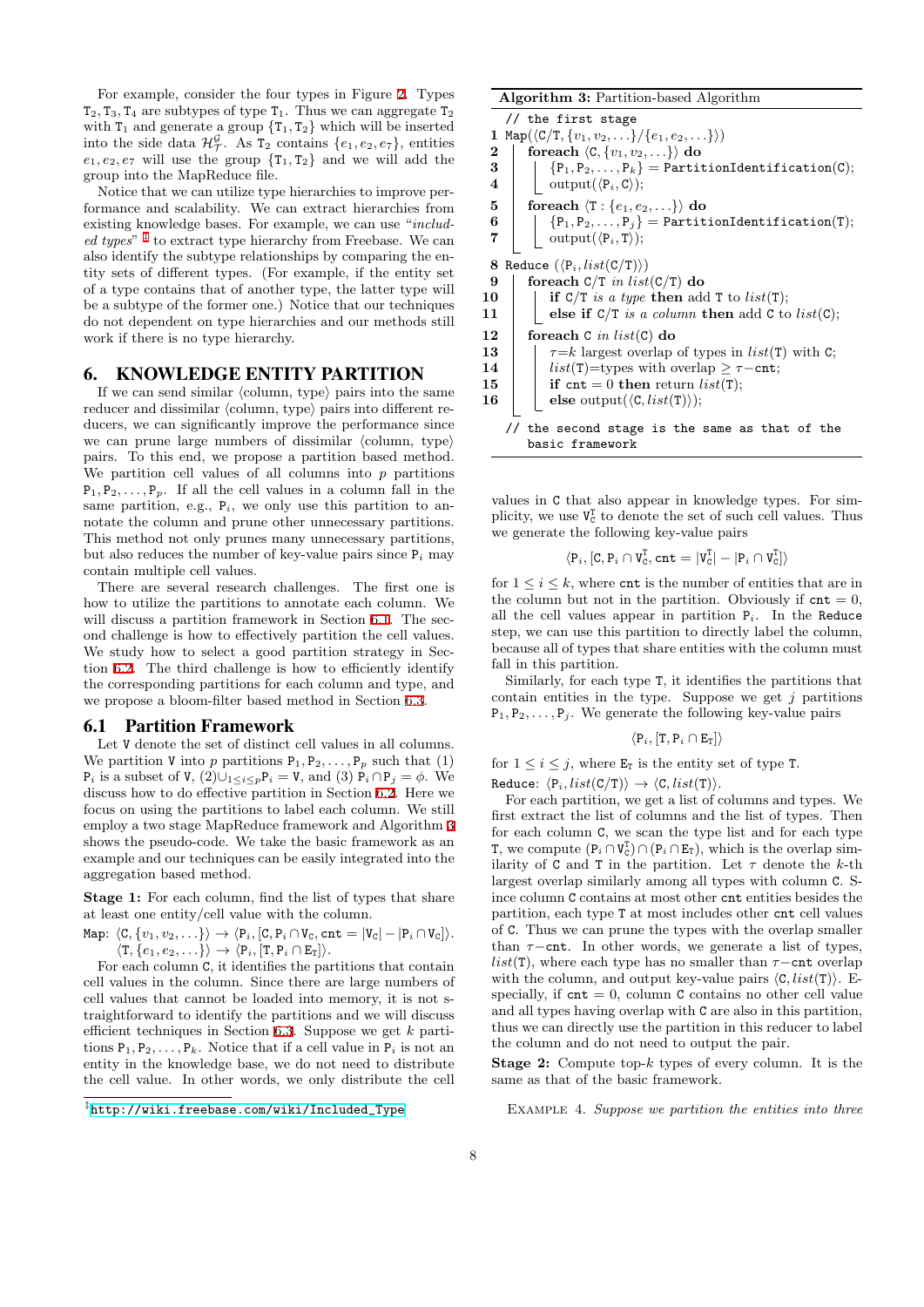*partitions*  $P_1 = \{e_1, e_2, e_7\}, P_2 = \{e_3, e_4, e_8\}, P_3 = \{e_5, e_6\}.$ *Figure 5 illustrates a running example of using the partitionbased method to label the columns. In the Map step of the first stage, it generates ⟨partition, entity⟩ and ⟨partition, column⟩ pairs. For*  $T_1$ *, it generates three pairs*  $\langle P_1, T_1 \rangle$ *,*  $\langle P_2, T_1 \rangle$ *,*  $\langle P_3, T_1 \rangle$ *. The basic framework generates 16 pairs for the knowledge base w[hil](#page-6-6)e the partition based method only generates 6 pairs. For column*  $C_2$ *, it generates one pair*  $\langle P_1, C_2 \rangle$ *. As all cell values fall in partition*  $P_1$ *, we can use this partition to label the column in the Reduce step. Similarly all cell values in* C<sup>3</sup> *fall in partition* P2*. The basic framework generates 16 pairs for the columns while the partition method only generates 4 pairs (v*5*, v*6*, v*7*, v*<sup>8</sup> *do not appear in the knowledge base). In the Reduce step, in the reducer of*  $P_1$ *, we can directly label*  $C_2$ *and do not need to output the key-value pairs since all types having overlap with*  $C_2$  *are also in this partition. Similarly* we can directly label  $C_3$  *and early terminate the two columns.* 

Notice that the partition based method is orthogonal to the aggregation based method and the two methods can be used simultaneously.

## 6.2 Partition Algorithm

Since different partition strategies will affect the pruning power (whether we can prune unnecessary partitions) and the number of key-value pairs, it is very important to select a high-quality partition strategy. To address this issue, we first study how to evaluate a partition strategy.

<span id="page-8-0"></span>To evaluate a partition strategy, we model the columns as a graph and transform the graph partition problem to our partition problem as follows. For ease of presentation, we first assume each column has at most two cell values. In the graph, the vertices are cell values. There is an edge between two vertices if there is a column which contains the cell values of the two vertices. The edge weight is the number of columns that contain the two cell values. If we want to partition the cell values into *p* partitions, we aim to partition the graph into *p* subgraphs. Notice that in a graph partition strategy, if we cut an edge with weight *w*, *w* columns w.r.t. the edge will be affected. Thus cutting an edge with weight *w* will increase *w* key-value pairs. It also reduces the probability to use a single partition to label a column. Thus we want to find a partition with minimum cut weight, i.e., the sum of the weights of cut edges. Thus we can transform the problem of graph partition problem to our finding optimal partition strategy problem.

We can extend this method to support the case that each column can have more than two cell values. The only difference is that the weight of cutting an edge is dependent on those edges that have been cut. We can also utilize the graph partition method to evaluate a partition strategy. However note that the Web tables are not given and we cannot partition the cell values off-line. To address this problem, we use the entities in the knowledge base to facilitate the partition. The main reason is that if a cell value does not appear in the knowledge base, we cannot utilize it to do annotation. Thus we can utilize the entities to construct the graph. In addition, given an edge of two entities, we cannot efficiently get its weight, i.e., the real number of columns that contain the two entities. Alternatively, we can use the number of types that contain the two entities to approximate the edge weight. Thus we can build a graph based on the knowledge base. We extend existing graph-partitioning algorithms (e.g., [16]) to partition the weighted graph, with the goal of (1) minimizing the weight of cut edges and (2) making each partition nearly have the same weight.

Figure 6 shows the graph constructed from the knowledge base in Figure 2. Each vertex represents a distinct entity. The weight of an edge is the number of types that contain the two entities on the edge. The weight of edges between two dotted ellipses denotes the weights of all the edges between vertices i[n](#page-8-2) the two ellipses. If  $p = 3$ , the three partitions should be  $P_1 = \{e_1, e_2, e_7\}, P_2 = \{e_3, e_4, e_8\}, P_3 = \{e_5, e_6\}.$  $P_1 = \{e_1, e_2, e_7\}, P_2 = \{e_3, e_4, e_8\}, P_3 = \{e_5, e_6\}.$  $P_1 = \{e_1, e_2, e_7\}, P_2 = \{e_3, e_4, e_8\}, P_3 = \{e_5, e_6\}.$ 



<span id="page-8-2"></span>**Figure 6: Partitioning entities.**

## 6.3 Partition Identification

In this section, we discuss how to identify partitions for each type and column. For each type, during the graph partitioning phase, we keep the partitions for each type and generate the key-value pair  $\langle T, \{P_1, P_2, \ldots\} \rangle$ . Thus in the Map step of the first stage, we directly load the pairs to generate the key-value pairs  $\langle P_i, T \rangle$ .

<span id="page-8-1"></span>Since each column is not given, we need to online identify the partitions that contain a cell value in the column. A straightforward method is to use a hash based method. However the number of entities is rather large, and we cannot load the hash table into memory. To address this issue, we use a bloom filter based method. The bloom filter [4] is a probabilistic method to efficiently check whether an element is in a set using multiple hash functions.

For each partition, we use a bloom filter to represent the entities in the partition. To identify the partitions of each column, for each cell value, we enumerate the *p* part[iti](#page-11-27)ons. For each partition, we check whether the cell value is in the partition. If the cell value is not in the partition based on the bloom filter, we can ignore the partition; otherwise the partition is added into the partition list of the column, with a false-positive probability. Iteratively we can identify all the partitions. The false positives introduced by the bloom filter will not affect the correctness as stated in Theorem 3.

#### Theorem 3. *The partition based method satisfies correctness – it can correctly find top-k types for each column.*

<span id="page-8-3"></span>PROOF SKETCH. The partition based method partitions the types into  $P_1, P_2, \ldots, P_p$ . If a cell value is the same [as](#page-8-3) an entity, they must be in a same partition. Thus if a type T and a column C share a common entity/cell value, they must share a common partition. Although the bloom filter may involve false positives, we compute their overlap based on  $(P_i \cap V_C^T) \cap (P_i \cap E_T)$ . If a cell value is a false positive of partition  $P_i$ , it will not be in  $P_i \cap E_T$ . Thus the partition based method satisfies correctness.  $\Box$ 

However this method needs to enumerate *p* bloom filters of every partition and for each partition, it has to compute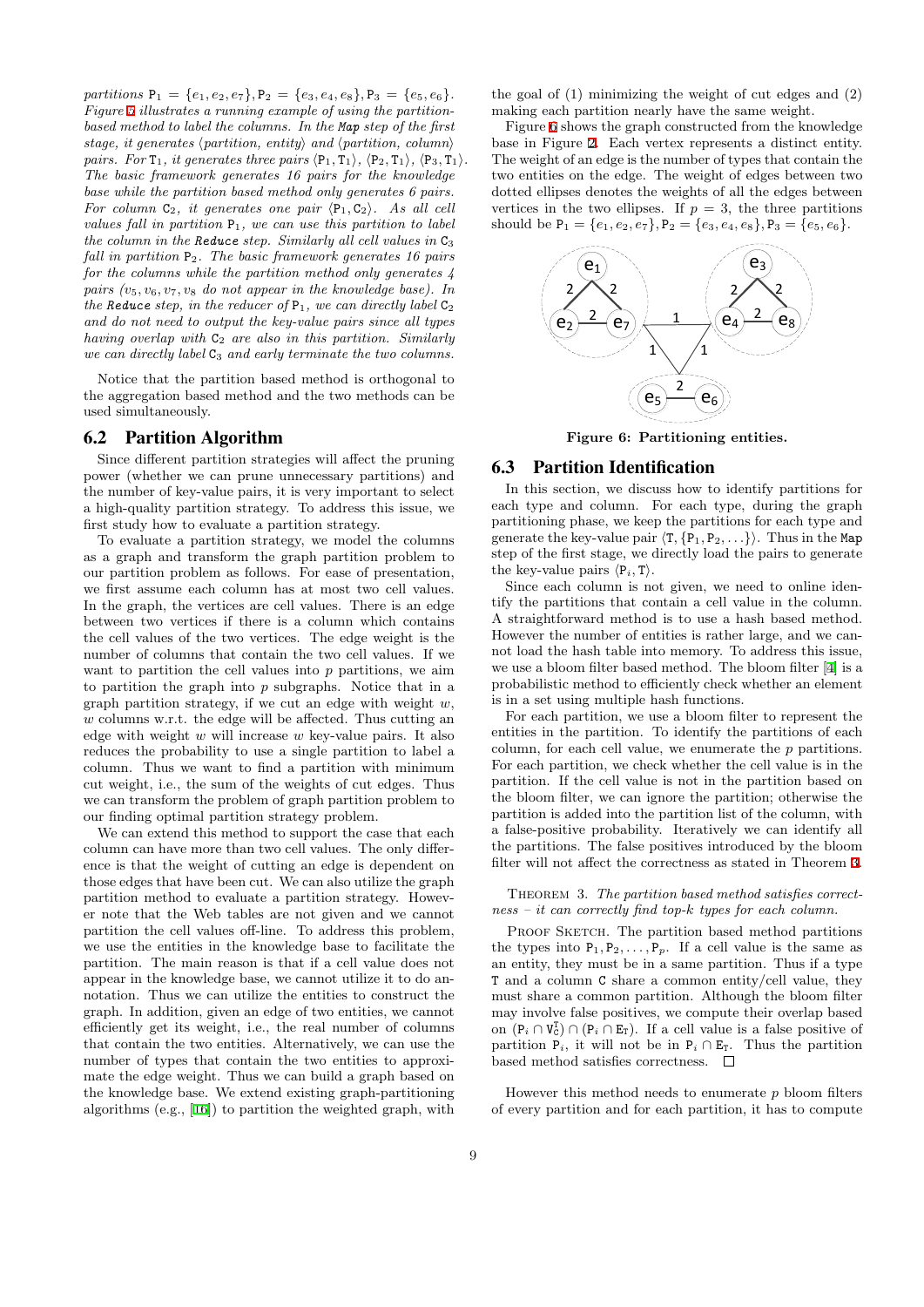*t* hash values using the *t* hash functions, which is expensive. To alleviate this problem, we utilize a bloom filter hierarchy [24] to improve the performance. We build a binary tree structure where each leaf node is a bloom filter. The parent of two leaf nodes is the bloom filter build upon entities in the two partitions. Obviously the root is the bloom filter for all entities. Then given a cell value, we identify the partitions in a[n up](#page-11-28)-down manner from the root. If the cell value is not in the root bloom filter, we terminate; otherwise we check its two children. Iteratively, we can identify all partitions. This method only needs to enumerate  $\log_2 p$  bloom filters.

## 7. EXPERIMENTS

The goals of our experiments are to (1) evaluate the effectiveness of our column concept identification approach that utilizes knowledge bases fuzzily to label Web tables; and (2) validate the performance and scalability of our methods.

<span id="page-9-0"></span>**Datasets:** Table 2 summarizes our datasets. For Web tables, we used (1) WWT*§* , whose tables were manually extracted from Wikipedia and annotated with ground-true entities and types, and (2) WEX*¶* , whose tables were extracted from Wikipedia by a Freebase Wikipedia Extraction project. For knowledge bases, [w](#page-9-1)e [u](#page-9-2)sed (1) Freebase*<sup>∥</sup>* , a collaboratively created knowledge based that is manually built by dataloving users, and (2) [Ya](#page-9-3)go*∗∗*, a large semantic knowledge base which is derived from Wikipedia, WordNet and GeoNames. Both knowledge bases are publicl[y](#page-9-4) well-known.

<span id="page-9-1"></span>**Table 2: Web Tables and Knowledge Bases**

| $\text{Dataset}$ | Size(MB)     | Tables<br>#       | $#$ Columns  | $#$ Cell Values |
|------------------|--------------|-------------------|--------------|-----------------|
| WWT              | 7.3          | 6318              | 27,695       | 459,641         |
| WEX              | 423          | 242,062           | 1,179,125    | 19,922,138      |
| Dataset          | (MB)<br>Size | <b>Types</b><br># | $#$ Entities |                 |
| Freebase         | 1200         | 1721              | 43,648,334   |                 |
| Yago             | 157          | 292.861           | 9,003,751    |                 |

**Settings:** We implemented our algorithms in Hadoop. All experiments except scaleup ones were run on a 20-node Dell cluster, each with two Intel(R)  $Xeon(R)$  E5420 2.5GHZ processors with eight cores, 16GB RAM, and 1TB disk. Thus the cluster consists of 160 cores, 320GB memory and 20T-B disk. Each node is installed with 64-bit Ubuntu Server 10.04, Java 1.6, and Hadoop 1.0.3. We set *B* as 1GB. *α* and  $\beta$  can be set by evaluating the cost of distributing key-value pairs and side data based on experimental evaluation. In our experiments, we set  $\beta$  as 1 and  $\alpha$  as the ratio of the number of entities to the number of distinct entities.

Due to space constraints, in the experiments we only showed the results on the overlap similarity, Jaccard similarity, Fuzzy Jaccard similarity. We obtained similar results for other similarity functions, e.g., Cosine and Dice.

## 7.1 Annotation Quality

In this section, we evaluate the annotation quality of our similarity-join based framework. We compared with the machine learning based method [18], GraphicalModel. We used the well-known metrics, precision, recall, and F-measure, to evaluate the annotation quality. Let  $c_{no}$  denote the number of columns that have been manually annotated with ground

truth,  $a_{no}$  denote the number of annotated columns of an algorithm, and  $a_t$  denote the number of truly annotated columns (If the ground truth of a column is in the top-*k* types annotated by an algorithm, the column is taken as truly annotated.). The precision is  $p = \frac{a_t}{a_{no}}$ , the recall is  $r = \frac{a_t}{b}$ , and the F-measure is  $\frac{2 \cdot p \cdot r}{p+r}$ .

We first compared the quantity by varying  $k$  on the WWT and Freebase datasets. Figure 7 shows the result quality. We have the following observations. First, our similarity join based method, especially using Jaccard similarity and fuzzy Jaccard similarity, nearly achieved the same quality as the machine learning based method GraphicalModel. Second, for precision, our method us[in](#page-10-0)g fuzzy Jaccard similarity outperformed GraphicalModel. This is because for each column, GraphicalModel will identify top-*k* types which may be wrongly annotated while our method will not annotate the columns if it cannot find relevant types. In terms of recall, GraphicalModel outperformed our similarity join based method since it can always identify top-*k* types for each column. Third, our method using fuzzy Jaccard similarity was better than that using Jaccard similarity, which in turn outperformed that using the overlap similarity. The is because fuzzy Jaccard similarity can tolerate inconsistences between cell values and entities, and Jaccard similarity utilized the type and column sizes to annotate a column which can remove the *stop* types, e.g., music. For example, fuzzy Jaccard similarity outperformed Jaccard similarity about 5%, which was better than overlap similarity about 5%. Fourth, a larger *k* will increase the annotation quality, because it returned more types to annotate a column.

We then evaluated the quality on different datasets by fixing  $k = 3$ . Figure 8 shows the results. We have the following observations. First, on different Web tables and knowledge bases, our similarity join based method still achieved the same high quality as GraphicalModel. Second, the annotation quality using Yago is better than that using Freebase, because Yago cont[ai](#page-10-1)ns larger numbers of types than Freebase.

## 7.2 Performance and Scalability

To evaluate the performance of our algorithms on large datasets, we increased WEX by 5, 10, 15, 20, 25 times as follows. Suppose we want to increase a dataset by *n* times. For each column with *m* cell values, we randomly selected  $m-1, m-2, \ldots, m-n$  cell values and took them as new columns. (If a column had smaller than *n* cell values, we randomly selected *n* groups of  $m-1$  cell values and took them as new columns.) We use  $WEX \times n$  to represent the increase factor. For example, WEX *×*10 represents the WEX dataset increased 10 times. Notice that WEX *×*25 contains about 30 million columns and 500 million cell values.

#### *7.2.1 Running Time*

We compare the annotation performance of our four methods: the basic similarity-join framework (Basic), the knowledge type aggregation based method (Aggregation), the knowledge entity partition based method (Partition), and the hybrid method which uses these two optimization techniques (Hybrid). Notice that GraphicalModel is rather inefficient. For example, it took an hour to annotate 100 tables using Freebase. Thus we did not compare with it in terms of running time. We compared the performance by varying the dataset sizes. Since overlap similarity and Jaccard similarity nearly achieved the same performance, we only used

*<sup>§</sup>* http://www.it.iitb.ac.in/~suni[ta/](#page-11-1)wwt/

*<sup>¶</sup>* http://wiki.freebase.com/wiki/WEX

*<sup>∥</sup>* http://www.freebase.com

<span id="page-9-5"></span><span id="page-9-4"></span><span id="page-9-3"></span><span id="page-9-2"></span>*<sup>∗∗</sup>*http://www.mpi-inf.mpg.de/yago-naga/yago/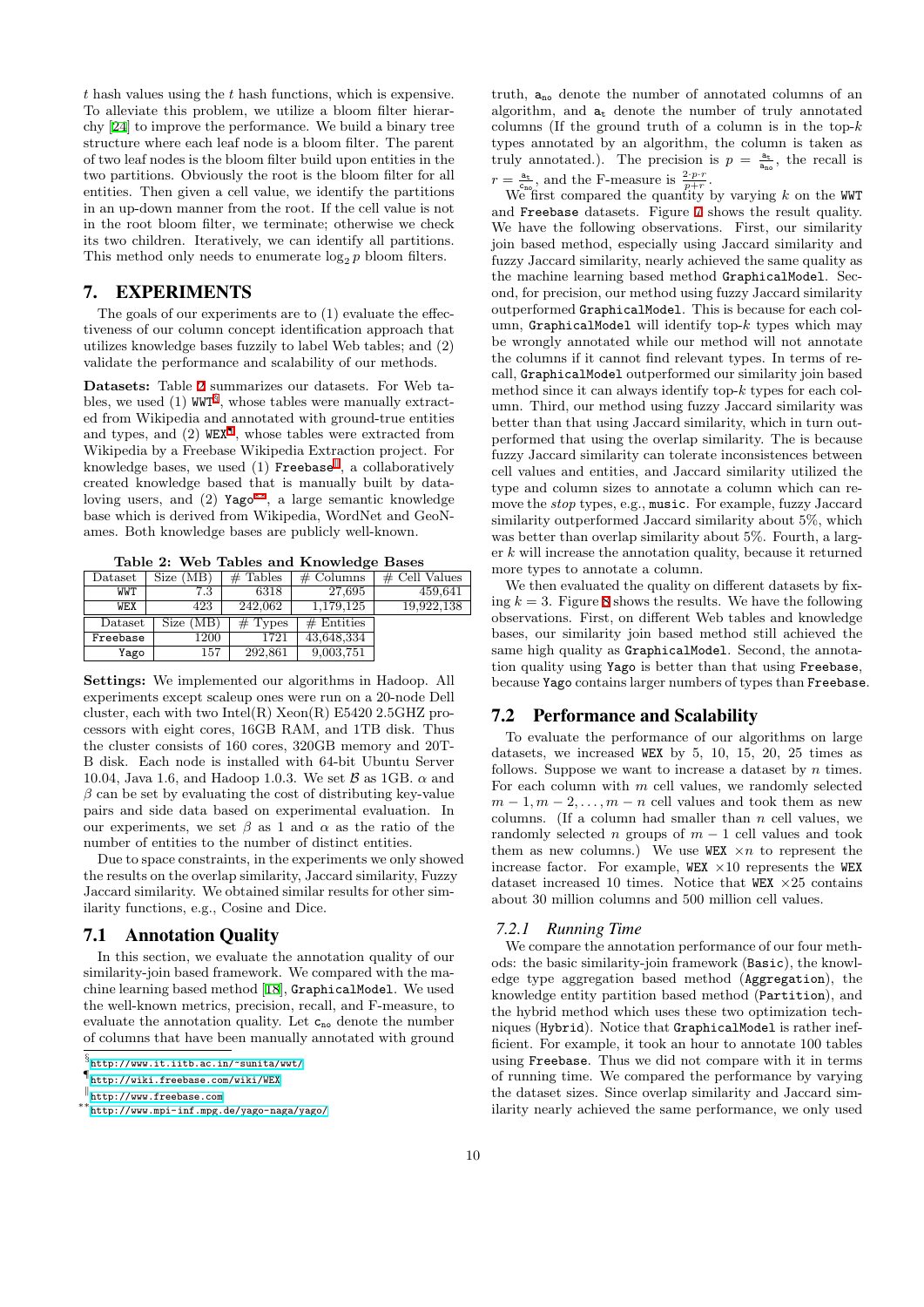<span id="page-10-0"></span>

**Figure 9: Evaluating running time by varying dataset sizes on WEX** + Freebase  $(k = 3)$ .

<span id="page-10-2"></span>the Jaccard and fuzzy Jaccard similarity. We used WEX and Freebase datasets and set  $k = 3$ . Figure 9 shows the results. In this figure, for each algorithm, the bottom bar denotes the time of the first stage in the algorithm and the top bar denotes the time of the second stage.

We can see that the Hybrid method achieved the highest performance and the Basic method go[t t](#page-10-2)he worst performance. The knowledge type aggregation based method improved the performance as it can reduce the number of keyvalues pairs by aggregating the types. The knowledge entity partition based method also improved the performance, because it cannot only prune large numbers of unnecessary partitions but also reduce the number of key-value pairs. For example, on WEX  $\times 25$  dataset, Basic took about 9 minutes, Aggregation improved the time to 5 minutes, and Partition took about 4 minutes. Hybrid further improved the time to 3.5 minutes. The experimental results show the superiority of our proposed techniques.

#### *7.2.2 Speedup*

We evaluated our algorithms by fixing the datasset size and varying the number of nodes in the cluster. We used WEX *×*10 and Freebase datasets. Figure 10 shows the running time by varying the number of nodes from 4 to 20. We can see that with the increase of the number of nodes, the performance of our method improved. For instance, using

<span id="page-10-1"></span>**Figure 10: Evaluating running time by varying number of nodes on WEX**  $\times$ **10** + Freebase ( $k = 3$ ).



**Figure 11: Speedup on** WEX  $\times$ **10** + Freebase ( $k = 3$ ). Jaccard similarity, Hybrid took 4.5 minutes on 4 nodes and improved the time to less than 2 minutes for 20 nodes.

<span id="page-10-3"></span>We also evaluated the speedup of our algorithms, i.e., the ratio of the performance improvement compared with that of the minimum number of nodes. For example, for 20 nodes, the speedup is the ratio between the running time on the 4 nodes and that on 20 nodes. We also plot the ideal speedup curve. For example, if the nodes are doubled, the ideal speedup should be 2. Figure 11 shows the results. We can see that our methods achieved good speedup.

#### *7.2.3 Scaleup*

To evaluate the scaleup of our methods, we increased both the dataset sizes and the number o[f no](#page-10-3)des in the cluster. We used our best algorithm, Hybrid, which used both knowledge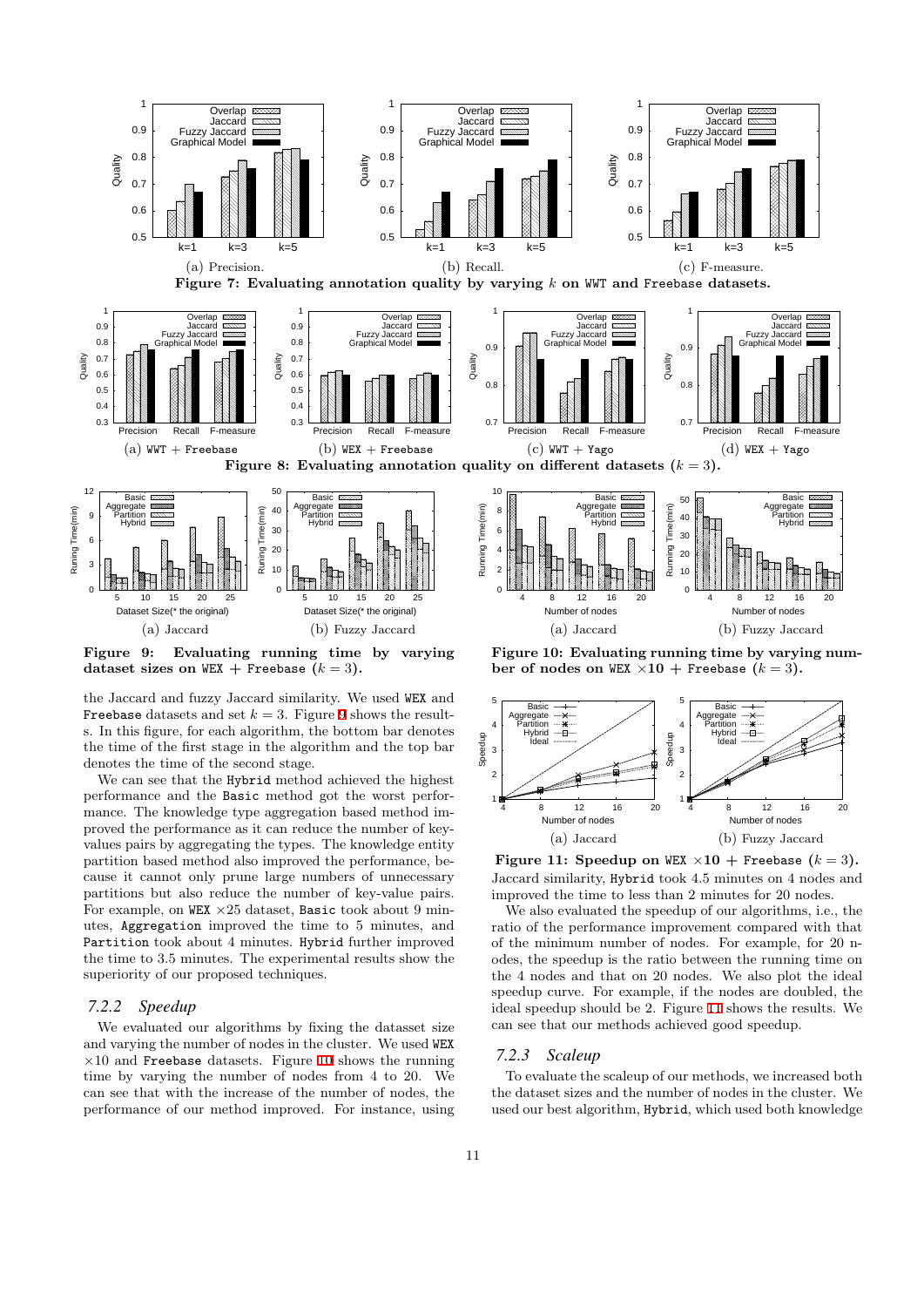

**Figure 12: Scaleup by increasing the dataset sizes** and the number of nodes on  $WEX$  + Freebase  $(k = 3)$ .

<span id="page-11-29"></span>

**Figure 13: Scaleup by increasing the dataset sizes** and the number of nodes on  $WEX + Yago (k = 3)$ .

<span id="page-11-30"></span>type aggregation and entity partition techniques. We also added the ideal scaleup curve which should be a constant. Figures 12 and 13 show the running time on the Freebase and Yago datasets respectively, with increasing the number of nodes from 4 to 20 and dataset sizes from 5 to 25. We can see that our method scaled up very well for both Jaccard similarity and fuzzy Jaccard similarity, and nearly reached the idea[l sc](#page-11-29)aleu[p.](#page-11-30) This is attributed to our partition based method which can prune unnecessary partitions and reduce the number of key-value pairs.

## 8. CONCLUSION

We studied the column concept determination problem for Web tables using knowledge bases. We enabled fuzzy matching between the cell content and knowledge entities. We proposed a knowledge type aggregation based method which aggregated the types into groups and shared the groups for different entities to reduce the number of key-value pairs. We proved that the problem of finding the optimal aggregation strategy is NP-hard. We utilized the knowledge hierarchy to effectively aggregate types. We proposed a knowledge entity partition based method which partitioned the entities into different partitions. For each column, we identified its partitions and used the types falling in these partitions to annotate the column. We proposed a graph partition based algorithm to generate high-quality partitions. Experimental results on real datasets show that our algorithm achieved high annotation quality and performance and scaled well.

## 9. REFERENCES

- [1] S. Abiteboul, E. Antoine, and J. Stoyanovich. Viewing the web as a distributed knowledge base. In *ICDE*, 2012.
- [2] A. Arasu, V. Ganti, and R. Kaushik. Efficient exact set-similarity joins. In *VLDB*, 2006.
- [3] S. Auer, C. Bizer, G. Kobilarov, J. Lehmann, R. Cyganiak, and Z. G. Ives. Dbpedia: A nucleus for a web of open data. In *ISWC/ASWC*, pages 722–735, 2007.
- <span id="page-11-27"></span><span id="page-11-23"></span>[4] B. H. Bloom. Space/time trade-offs in hash coding with allowable errors. *Commun. ACM*, 13(7):422–426, 1970.
- [5] K. D. Bollacker, C. Evans, P. Paritosh, T. Sturge, and J. Taylor. Freebase: a collaboratively created graph database for structuring human knowledge. In *SIGMOD*, 2008.
- [6] M. J. Cafarella, A. Y. Halevy, D. Z. Wang, E. Wu, and Y. Zhang. Webtables: exploring the power of tables on the web. *PVLDB*, 1(1):538–549, 2008.
- [7] S. Chaudhuri, others Robust and efficient fuzzy match for online data cleaning. In *SIGMOD*, 2003.
- <span id="page-11-0"></span>[8] J. Dean and S. Ghemawat. Mapreduce: Simplified data processing on large clusters. In *OSDI*, 2004.
- H. Elmeleegy, J. Madhavan, and A. Y. Halevy. Harvesting relational tables from lists on the web. *PVLDB*, 2(1):1078–1089, 2009.
- <span id="page-11-9"></span><span id="page-11-8"></span>[10] Google. Introducing knowledge graph. http://insidesearch.blogspot.com/2012/05/introducingknowledge-graph-things-not.html.
- <span id="page-11-11"></span>[11] L. Gravano, P. G. Ipeirotis, H. V. Jagadish, N. Koudas, S. Muthukrishnan, and D. Srivastava. Approximate string joins in a database (almost) for free. In *VLDB*, pages 491–500, 2001.
- <span id="page-11-2"></span>[12] X. Guo, Y. Chen, J. Chen, and X. Du. ITEM: Extract and integrate entities from tabular data to RDF knowledge base. In *APWeb*, 2011.
- <span id="page-11-22"></span>[13] R. Gupta and S. Sarawagi. Answering table augmentation queries from unstructured lists on the web. *PVLDB*, 2(1):289–300, 2009.
- <span id="page-11-17"></span>[14] L. Han, T. Finin, C. S. Parr, J. Sachs, and A. Joshi. Rdf123: From spreadsheets to rdf. In *ISWC*, 2008.
- <span id="page-11-6"></span>[15] G. Hignette, P. Buche, J. Dibie-Barthélemy, and O. Haemmerlé. Fuzzy annotation of web data tables driven by a domain ontology. In *ESWC*, 2009.
- [16] G. Karypis and V. Kumar. Multilevel k-way hypergraph partitioning. In *DAC*, 1999.
- <span id="page-11-18"></span><span id="page-11-15"></span>[17] Y. Kim and K. Shim. Parallel top-k similarity join algorithms using mapreduce. In *ICDE*, 2012.
- [18] G. Limaye, S. Sarawagi, and S. Chakrabarti. Annotating and searching web tables using entities, types and relationships. *PVLDB*, 3(1):1338–1347, 2010.
- [19] X. Ling, A. Halevy, F. Wu, and C. Yu. Synthesizing union tables from the web. In *IJCAI*, 2013.
- <span id="page-11-1"></span>[20] A. Metwally and C. Faloutsos. V-smart-join: A scalable mapreduce framework for all-pair similarity joins of multisets and vectors. *PVLDB*, 5(8):704–715, 2012.
- <span id="page-11-12"></span>[21] R. Pimplikar and S. Sarawagi. Answering table queries on the web using column keywords. *PVLDB*, 5(10):908–919, 2012.
- <span id="page-11-25"></span>[22] G. Quercini and C. Reynaud. Entity discovery and annotation in tables. In *EDBT*, 2013.
- [23] S. Sarawagi and A. Kirpal. Efficient set joins on similarity predicates. In *SIGMOD*, 2004.
- <span id="page-11-13"></span>[24] K. Shanmugasundaram, H. Brönnimann, and N. D. Memon. Payload attribution via hierarchical bloom filters. In *CCS*, 2004.
- <span id="page-11-20"></span><span id="page-11-14"></span>[25] F. M. Suchanek, G. Kasneci, and G. Weikum. Yago: a core of semantic knowledge. In *WWW*, 2007.
- <span id="page-11-28"></span>[26] M. van Assem, others Converting and annotating quantitative data tables. In *ISWC*, 2010.
- [27] P. Venetis, A. Y. Halevy, J. Madhavan, M. Pasca, W. Shen, F. Wu, G. Miao, and C. Wu. Recovering semantics of tables on the web. *PVLDB*, 4(9):528–538, 2011.
- <span id="page-11-10"></span>[28] R. Vernica, M. J. Carey, and C. Li. Efficient parallel set-similarity joins using mapreduce. In *SIGMOD*, 2010.
- <span id="page-11-4"></span>[29] J. Wang, G. Li, and J. Feng. Fast-join: An efficient method for fuzzy token matching based string similarity join. In *ICDE*, 2011.
- <span id="page-11-24"></span>[30] J. Wang, H. Wang, Z. Wang, and K. Q. Zhu. Understanding tables on the web. In *ER*, 2012.
- <span id="page-11-26"></span>[31] W. Wu, others Probase: a probabilistic taxonomy for text understanding. In *SIGMOD*, 2012.
- [32] C. Xiao, W. Wang, and X. Lin. Ed-join: an efficient algorithm for similarity joins with edit distance constraints. *PVLDB*, 1(1):933–944, 2008.
- <span id="page-11-16"></span><span id="page-11-3"></span>[33] C. Xiao, W. Wang, X. Lin, and J. X. Yu. Efficient similarity joins for near duplicate detection. In *WWW*, 2008.
- <span id="page-11-19"></span>[34] M. Yakout, K. Ganjam, K. Chakrabarti, and S. Chaudhuri. Infogather: entity augmentation and attribute discovery by holistic matching with web tables. In *SIGMOD*, 2012.
- <span id="page-11-21"></span><span id="page-11-7"></span><span id="page-11-5"></span>[35] C. Yu. Towards a high quality and web-scalable table search engine. In *KEYS*, 2012.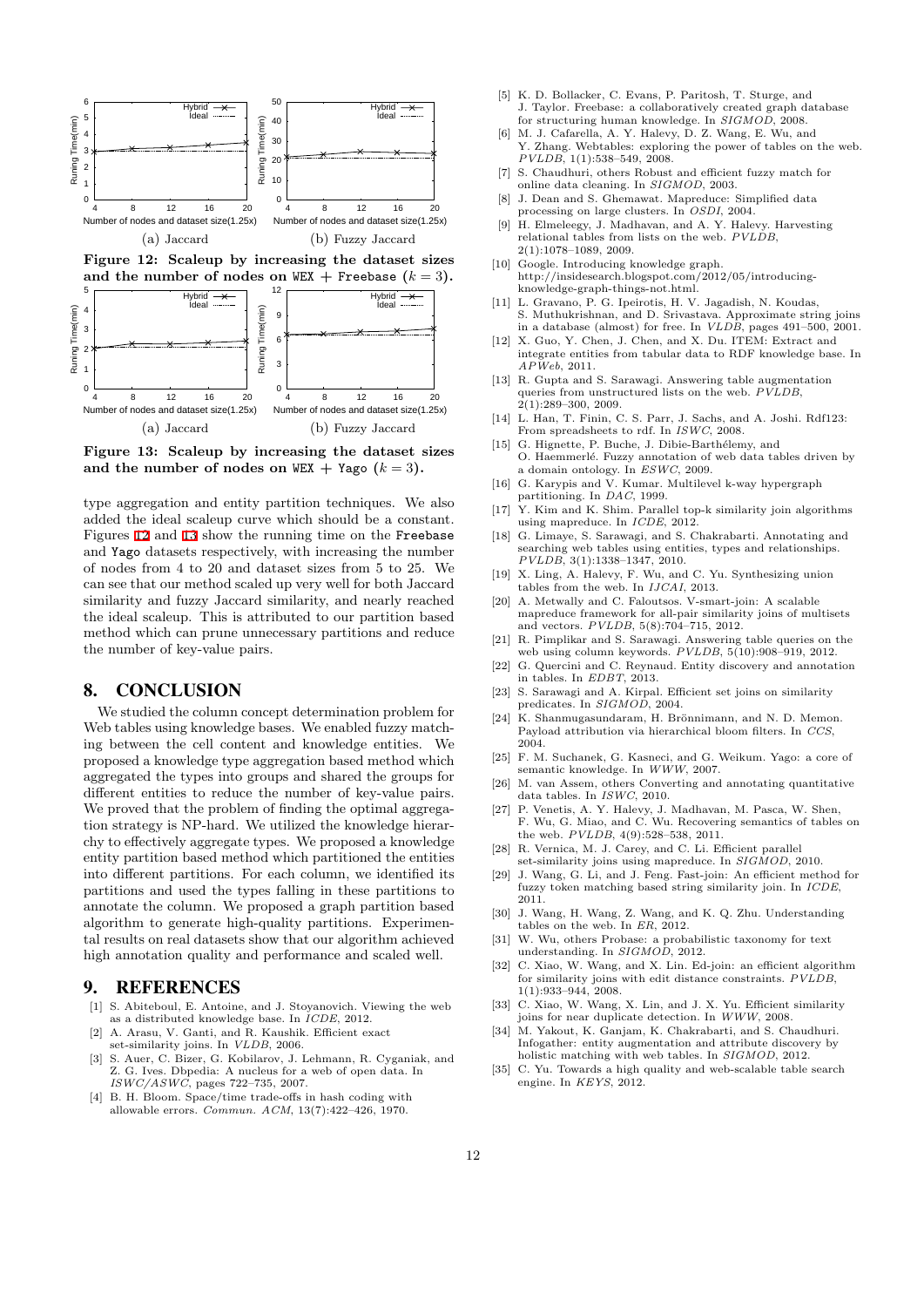## Appendix

We formally show that the problem of finding the optimal aggregation strategy is NP-hard, even when  $\alpha = \beta = 1$ . The corresponding decision problem can be defined as below.

DEFINITION 1. *(The decision problem) Given a set of entities H where each entity associated with a set of types, and a positive threshold t, the decision problem*  $\langle H, t \rangle$  *returns true if and only if there exists an aggregation strategy that aggregates the set of types of each entity into several groups such that*

$$
\sum_{distinct\ group\ G} (|E| + |G|) \le t
$$

*where G is a distinct group and E is the set of entities in group G.*

For example, in Figure 14(a), let  $e_1 = \{T_1, T_2, T_3, T_4, T_5, T_8\}$ ,  $e_2 = \{T_2, T_3, T_6, T_8\}, e_3 = \{T_4, T_5, T_7, T_8\}, \text{ and } t = 16.$  The decision problem  $\langle \mathcal{H} = \{e_1, e_2, e_3\}, t \rangle$  should return yes since the aggregation strategy  $e_1 = \{ \langle T_2, T_3, T_8 \rangle \langle T_1, T_4, T_5 \rangle \},$  $e_2 = \{\langle T_2, T_3, T_8 \rangle \langle T_6 \rangle\}$  [and](#page-13-0)  $e_3 = \{\langle T_4, T_5, T_7, T_8 \rangle\}$  incurs a cost of 16.

We reduce the 3-CNF-SAT problem to the decision problem. A 3-CNF formula  $\phi$  consists of variables  $x_1, x_2, \ldots, x_n$ and clauses  $C_1, C_2, \ldots C_k$ . Each clause contains exactly three literals. A literal  $l_m(1 \leq m \leq 3)$  is either a variable itself  $x_i$ or its negation  $\bar{x}_i$ . The 3-CNF-SAT problem asks whether there exists an truth assignment of the variables such that the formula  $\phi$  is satisfied. Before proving the decision problem is NP-complete, we first discuss variable gadget  $\mathcal{X}^g$  and clause gadget  $\mathcal{C}^g$ , which will be important in our reduction. **Variable Gadgets:** For each variable *x* in the 3-CNF formula, we construct a variable gadget  $\mathcal{X}^g$  which contains three entities  $e_1 = \{T_1, T_2, T_3, T_4, T_5, T_8\}, e_2 = \{T_2, T_3, T_6, T_8\}$ and  $e_3 = \{T_4, T_5, T_7, T_8\}$ .  $T_6$  and  $T_7$  are two special nodes we call *tips*. We label tip  $T_6$  with the variable x and tip  $T_7$ with  $\bar{x}$ . See Figure 14(a) for an illustration. By enumerating all possible aggregation strategies of the variable gadget  $\mathcal{X}^g$ , we can show that it has the following nice property:

Property 1. *The minimum aggregation cost of variable gadget X g is 16 a[nd for](#page-13-0) each aggregation strategy with cost 16, there must exist one and only one group which contains one tip,*  $T_6$  *or*  $T_7$ *.* 

<span id="page-12-2"></span>For a minimum cost aggregation strategy for a particular variable gadget  $\mathcal{X}^g$ , we let  $\tilde{G}_x$  denote the group that contains exactly one tip. The following definitions of  $S_{V_1}$  and  $S_{V_2}$  will be useful in later discussions. Intuitively,  $S_{V_1}$  corresponds to assigning the variable  $\mathsf{True}$  while  $\mathcal{S}_{V_2}$  corresponds to assigning the variable False.

- $\mathcal{S}_{V_1}$ : We denote as  $\mathcal{S}_{V_1}$  the aggregation strategy  $e_1 = \{ \langle T_2, T_3, T_8 \rangle \langle T_1, T_4, T_5 \rangle \},\ e_2 = \{ \langle T_2, T_3, T_8 \rangle \langle T_6 \rangle \},$  $e_3 = \{\langle T_4, T_5, T_7, T_8 \rangle\}$ . The cost is 16 and  $G_x = \langle T_6 \rangle$ .
- $\mathcal{S}_{V_2}$ : We denote as  $\mathcal{S}_{V_2}$  the aggregation strategy  $e_1 = {\langle T_1, T_2, T_3 \rangle \langle T_4, T_5, T_8 \rangle}, e_2 = {\langle T_2, T_3, T_8, T_6 \rangle},$  $e_3 = \{\langle T_4, T_5, T_8 \rangle \langle T_7 \rangle\}$ . Its cost is 16 and  $G_x = \langle T_7 \rangle$ .

**Clause Gadgets:** For each clause  $C = (l_1 \land l_2 \land l_3)$ , we have a clause gadget  $C^g$  which contains seven entities  $e_4 =$  ${T_9, T_{10}, T_{11}}, e_5 = {T_{11}, T_{13}, T_{14}}, e_6 = {T_{10}, T_{12}, T_{13}},$  $e_7 = \{T_{10}, T_{11}, T_{13}\}, e_8 = \{T_{10}, T_{l_1}\}, e_9 = \{T_{11}, T_{l_2}\}$  and  $e_{10} = \{T_{13}, T_{l_3}\}$  where  $T_{l_1} \neq T_{l_2} \neq T_{l_3}$ . See Figure 14(b).

We call  $T_{l_1}, T_{l_2}$  and  $T_{l_3}$  the *tips* of the clause gadget and they corresponds to literals  $l_1, l_2$  and  $l_3$  in clause  $C$  respectively. In the final construction, each tip of the clause gadgets will be identified with the corresponding tip of the variable gadget. This introduces some subtlety in counting the aggregation cost as follows: there may exist a group  $G_C$  which contains exactly one tip  $(T_{l_1}, T_{l_2} \text{ or } T_{l_3})$  in the clause gadget. To avoid double counting the cost of  $|G_C| = 1$  in both variable gadget and clause gadget, we do not count it in the clause gadget, but instead treat it as an additional cost *c*. We let  $c = 0$  if (1)  $G_C$  exists in both the clause gadget and some variable gadget or (2) No group contain exactly one tip <sup>††</sup>; Otherwise the additional cost  $c = 1$ . After enumerating all possible aggregation strategies, we observe the following nice property of a clause gadget:

Property 2. *The minimum aggregation cost of clause [ga](#page-12-0)dget C g is 24 and for each aggregation strategies with cost* 24, there must exist a group which only contains one of  $T_{l_1}$ ,  $T_{l_2}$  *and*  $T_{l_3}$ *.* 

<span id="page-12-3"></span>We denote the group in clause gadget  $\mathcal{C}^g$  that only contains one of  $T_{l_1}$ ,  $T_{l_2}$  and  $T_{l_3}$  as  $G_C$ . As before, the following notations will be useful.

- $\mathcal{S}_{L_1}$ : We denote as  $\mathcal{S}_{L_1}$  the strategy  $e_4 = \{\langle T_9, T_{11} \rangle \langle T_{10} \rangle\},$  $e_5 = {\langle T_{11}, T_{13} \rangle \langle T_{14} \rangle}, \ e_6 = {\langle T_{10} \rangle \langle T_{12}, T_{13} \rangle}, \ e_7 =$  $\{\langle T_{11}, T_{13} \rangle \langle T_{10} \rangle\}, e_8 = \{\langle T_{10} \rangle \langle T_{l_1} \rangle\}, e_9 = \{\langle T_{11}, T_{l_2} \rangle\}$ and  $e_{10} = \{\langle T_{13}, T_{l_3}\rangle\}$ . Its cost is 24 and  $G_C = \langle T_{l_1}\rangle$ .
- $\mathcal{S}_{L_2}$ : We denote as  $\mathcal{S}_{L_2}$  the strategy  $e_4 = \{\langle T_9, T_{10} \rangle \langle T_{11} \rangle\},$  $e_5 = {\langle T_{11} \rangle \langle T_{13}, T_{14} \rangle}, \ e_6 = {\langle T_{10}, T_{13} \rangle \langle T_{12} \rangle}, \ e_7 =$  $\{\langle T_{10}, T_{13} \rangle \langle T_{11} \rangle\},\ e_8 = \{\langle T_{10}, T_{l_1} \rangle\},\ e_9 = \{\langle T_{11} \rangle \langle T_{l_2} \rangle\}$ and  $e_{10} = \{\langle T_{13}, T_{l_3}\rangle\}$ . Its cost is 24 and  $G_C = \langle T_{l_2}\rangle$ .
- $\mathcal{S}_{L_3}$ : We denote as  $\mathcal{S}_{L_3}$  the strategy  $e_4 = \{\langle T_9 \rangle \langle T_{10}, T_{11} \rangle\},\$  $e_5 = {\langle T_{11}, T_{14} \rangle} \langle T_{13} \rangle$ ,  $e_6 = {\langle T_{13} \rangle} \langle T_{12}, T_{10} \rangle$ ,  $e_7 =$  $\{\langle T_{10}, T_{11} \rangle \langle T_{13} \rangle\}, e_8 = \{\langle T_{10}, T_{l_1} \rangle\}, e_9 = \{\langle T_{11}, T_{l_2} \rangle\}$ and  $e_{10} = \{\langle T_{13} \rangle \langle T_{l_3} \rangle\}$ . Its cost is 24 and  $G_C = \langle T_{l_3} \rangle$ .

We can reduce the well-known NP-complete problem 3- CNF-SAT to our decision problem in polynomial time. For ease of understanding, we first give an example to show the reduction from 3-CNF formula to our decision problem in Figure 15. The formula in 3-CNF is  $\phi = C_1 \Lambda C_2$  where  $C_1 = (\overline{x}_1 \vee x_2 \vee x_4)$  and  $C_2 = (\overline{x}_2 \vee x_3 \vee \overline{x}_4)$ . The entity set  $\mathcal{H} = \mathcal{X}_1^g \cup \mathcal{X}_2^g \cup \mathcal{X}_3^g \cup \mathcal{X}_4^g \cup \mathcal{C}_1^g \cup \mathcal{C}_2^g$  as show in Figure 15. The set of types associated with each entity is shown in the figure. The variables  $x_1, x_2, x_3$ , and  $x_4$  map to the variable gadgets  $\mathcal{X}_1^g$  $\mathcal{X}_1^g$  $\mathcal{X}_1^g$ ,  $\mathcal{X}_2^g$ ,  $\mathcal{X}_3^g$ ,  $\mathcal{X}_4^g$  respectively and the clauses  $C_1$  and  $C_2$  map to the clause gadgets  $C_1^g$  and  $C_2^g$  respectively. The literal in the clause gadget is exactly the matching litera[l in](#page-13-1) the variable gadget as show in the figure. For example  $T_7^1$ is exactly  $T_{l_1}^1$ . Here  $t = 16n + 24k = 16 * 4 + 24 * 2 = 112$ where *n* is the number of distinct variable in  $\phi$  and  $k$  is the number of clause in  $\phi$ . A satisfied assignment of  $\phi$  is  $x_1 = 0$ ,  $x_2 = 0$ ,  $x_3 = 0$  and  $x_4 = 0$ . The corresponding aggregation strategy is that we aggregate  $\mathcal{X}_1^g$ ,  $\mathcal{X}_2^g$ ,  $\mathcal{X}_3^g$  and  $\mathcal{X}_4^g$  by  $\mathcal{S}_{V_2}$ and aggregate  $C_1^g$  and  $C_2^g$  by  $S_{L_1}$ .

Next we formally prove Theorem 4.

Theorem 4. *The decision problem in Definition 1 is NP-Complete.*

<span id="page-12-1"></span><span id="page-12-0"></span>*<sup>††</sup>* In the first case, the cost of *|G<sup>C</sup> |* i[s c](#page-12-1)ounted in the variable gadget. In the second case, there is no such  $G_C$ . So the additional cost is also 0.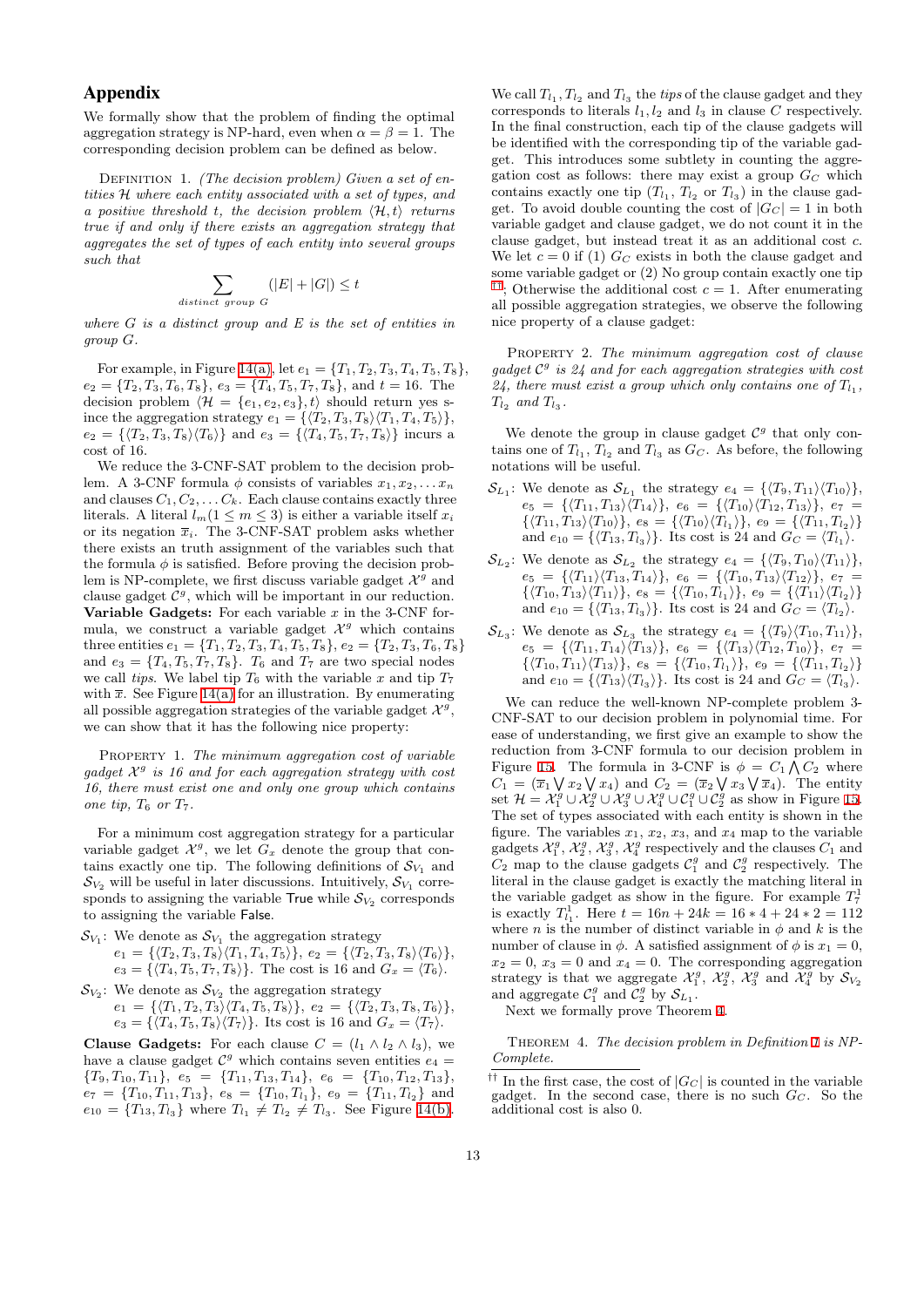<span id="page-13-0"></span>

**Figure 14: Variable and Clause Gadgets. Each vertex represents a distinct type and each hyperedge represents an entity.**



<span id="page-13-1"></span>**Figure 15: An example of reducing 3-CNF to finding aggregation strategy problem.**

PROOF. First, given any aggregation strategy, we can easily check whether the cost is no larger than *t* in polynomial time.

Next we prove the decision problem is NPC by a reduction from the 3-CNF-SAT problem. In particular, given any instance  $\phi$  of a 3-CNF-SAT problem, we construct an instance of our decision problem  $\langle \mathcal{H}, t \rangle$  such that the 3-CNF formula  $\phi$  is satisfiable if and only if there exists an aggregation strategy of  $H$  with cost no larger that  $t$ . In the reduction we let  $t = 16n + 24k$  where *n* and *k* are respectively the numbers of variables and clauses in  $\phi$ . The construct of  $\mathcal H$  is as follows (an example can be found in Figure 15). For each variable  $x_i$ in  $\phi$ , we create a variable gadget  $\mathcal{X}_i^g$  which consists of three

entities  $e_1^i = \{T_1^i, T_2^i, T_3^i, T_4^i, T_5^i, T_8^i\}, e_2^i = \{T_2^i, T_3^i, T_6^i, T_8^i\}$ and  $e_3^i = \{T_4^i, T_5^i, T_7^i, T_8^i\}$ . Recall that the tip  $T_6^i$  is labeled with the literal  $x_i$  and tip  $T_7^i$  is labeled with literal  $\overline{x}_i$ . For each clause  $C_j$  in  $\phi$ , we create a clause gadget  $C_j^g$ *j* which consists of seven entities  $e_4^j = \{T_9^j, T_{10}^j, T_{11}^j\}, e_5^j =$  $\{T_{11}^j, T_{13}^j, T_{14}^j\}, e_6^j = \{T_{10}^j, T_{12}^j, T_{13}^j\}, e_7^j = \{T_{10}^j, T_{11}^j, T_{13}^j\},$  $e_8^j = \{T_{10}^j, T_{l_1}^j\}, e_9^j = \{T_{11}^j, T_{l_2}^j\}$  and  $e_{10}^j = \{T_{13}^j, T_{l_3}^j\}.$  Recall that the tips  $T_{l_1}^j$ ,  $T_{l_2}^j$  and  $T_{l_3}^j$  are labeled with the three literals of clause  $C_j$ . The variable gadgets and clause gadgets are connected as follows. We identify together each tip in  $\mathcal{C}^g_j$ with the tip in the variable gadget that has the same label (i.e., they corresponds to the same literal). This finishes the construction of *H*.